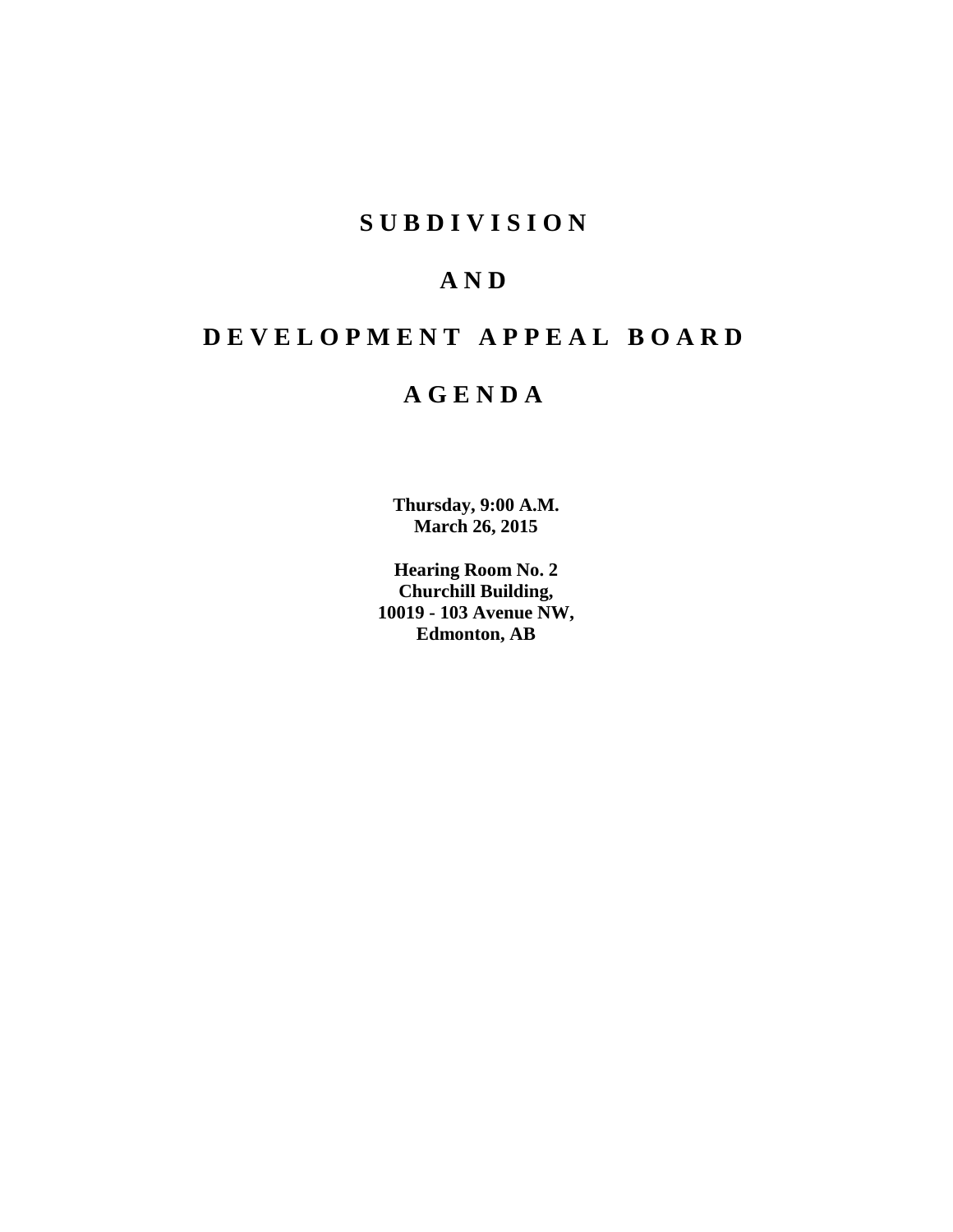# **SUBDIVISION AND DEVELOPMENT APPEAL BOARD HEARING ROOM NO. 2**

|              | 9:00 A.M.    | SDAB-D-15-047 | <b>TO BE RAISED</b>                                                                                                           |
|--------------|--------------|---------------|-------------------------------------------------------------------------------------------------------------------------------|
|              |              |               | Operate a Major Home Based Business<br>(Administration office for a Home Renovation<br>Contractor)                            |
|              |              |               | 10844 - 67 Avenue NW<br>Project No.: 160148899-002                                                                            |
| $\mathbf{H}$ | $10:00$ A.M. | SDAB-D-15-059 | Operate a Major Home Based Business<br>(Repairing of Firearms) - Expires February 19,<br>2020                                 |
|              |              |               | 1135 - 75 Street NW<br>Project No.: 163875841-001                                                                             |
|              |              |               | LUNCH BREAK: 11:30 A.M. to 12:15 P.M.                                                                                         |
| Ш            | $12:15$ P.M. | SDAB-D-15-060 | Construct an Accessory building to an existing<br>General Industrial Use (cold storage)                                       |
|              |              |               | 18649 - 118A Avenue NW<br>Project No.: 159215385-001                                                                          |
|              | <b>NOTE:</b> |               | Unless otherwise stated, all references to "Section numbers" refer to<br>the authority under the Edmonton Zoning Bylaw 12800. |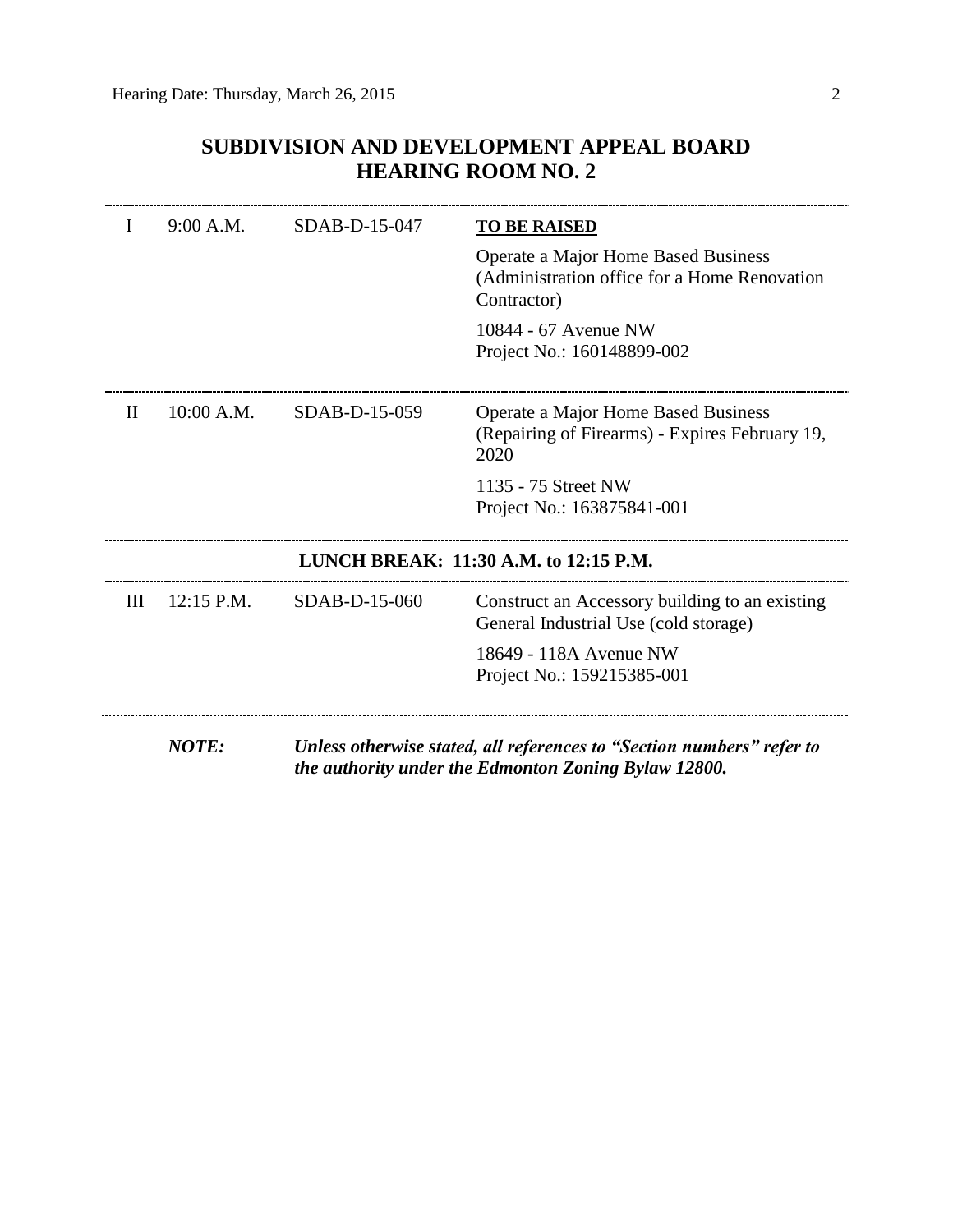# **TO BE RAISED**

#### **ITEM I: 9:00 A.M. FILE: SDAB-D-15-047**

# AN APPEAL FROM THE DECISION OF THE DEVELOPMENT OFFICER

APPELLANT:

APPLICATION NO.: 160148899-002

ADDRESS OF APPELLANT: 10844 - 67 Avenue NW

Edmonton, AB T6H 2A3

DECISION OF THE DEVELOPMENT AUTHORITY: Refused

DECISION DATE: January 27, 2015

DATE OF APPEAL: February 10, 2015

MUNICIPAL DESCRIPTION OF SUBJECT PROPERTY: 10844 - 67 Avenue NW

APPLICATION TO: Operate a Major Home Based Business (administration office for a home renovation contractor)

LEGAL DESCRIPTION: Plan 2097HW Blk 3 Lot A

ZONE: RF5 Row Housing Zone

OVERLAY: Mature Neighbourhood Overlay

STATUTORY PLAN: 109 Street Corridor Area Redevelopment Plan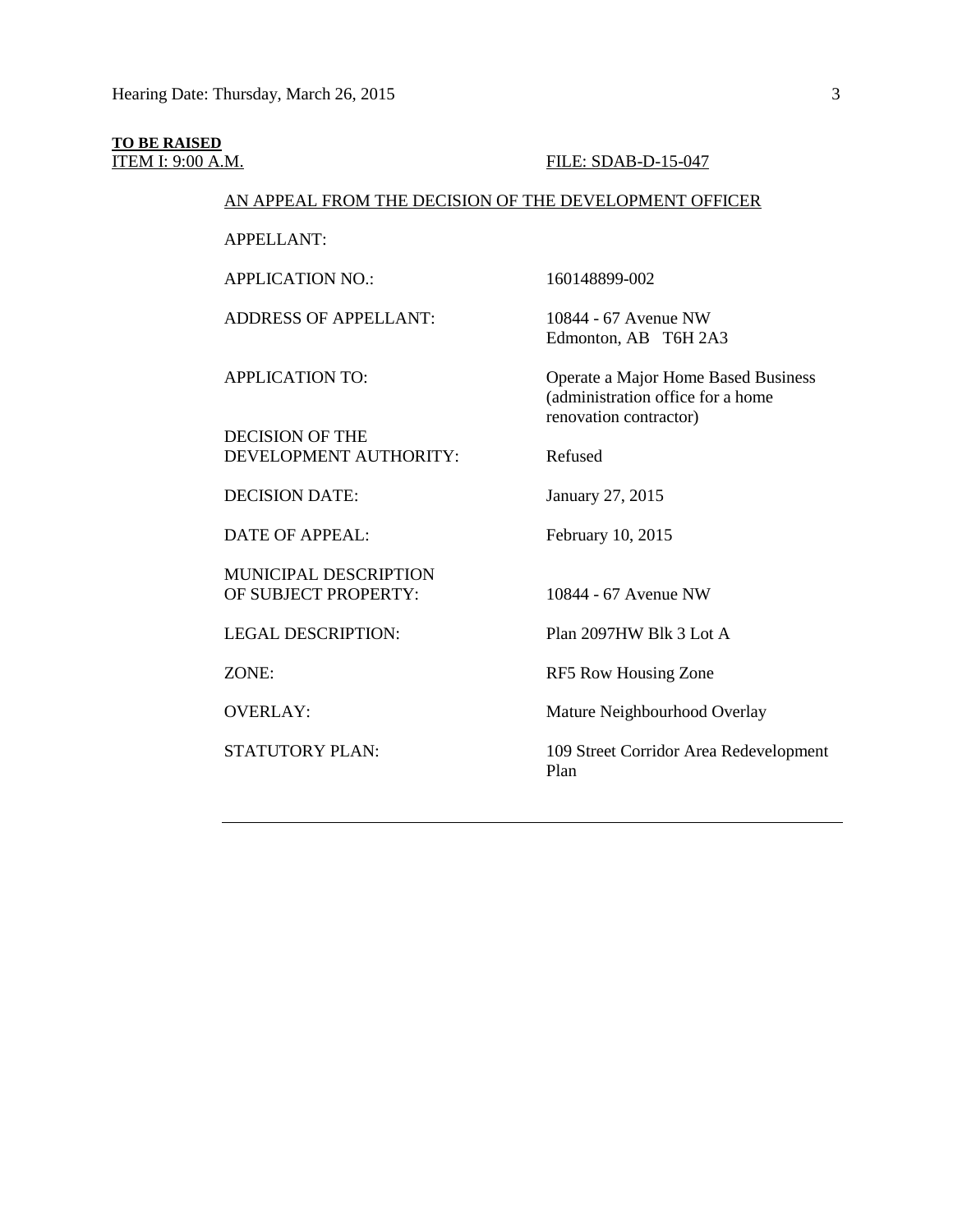#### DEVELOPMENT OFFICER'S DECISION

REFUSED - The proposed development is refused for the following reasons:

Section 75.5: there shall be no outdoor business activity, or outdoor storage of material or equipment associated with the business. Indoor storage related to the business activity shall be allowed in either the Dwelling or Accessory buildings.

Outdoor Storage proposed: Flatbed trailer existing parked on the East side of the Garage.

Section 75.9: the Major Home Based Business shall not be allowed if, in the opinion of the Development Officer, such Use would be more appropriately located in a Commercial or Industrial Zone having regard for the overall compatibility of the Use with the residential character of the area.

Proposed: In the opinion of the Development Officer, storage of utility trailers that are intended for commercial use is more appropriately stored in a Commercial or Industrial Zone.

Minimum Parking Requirements: Section 54.2 Schedule 1

Section 54.2(3): Single Detached Housing: 2 Parking spaces per Dwelling, may be in tandem and may include 1 Garage space.

Section 54.2(8): Major Home Based Business:1 Parking space in addition to parking required for primary Dwelling

Required: 3 Parking spaces in total.

Proposed: Deficient by 2 Parking spaces. 75% of the Garage is being used for business related storage, and the parking area located beside the Garage (as per the inspection on the property noted) is used for storage of an unauthorized flatbed trailer.

In the opinion of the Development Officer the insufficient on-site parking for the proposed development would interfere with or affect the use, enjoyment or value of neighbouring properties. The proposed development would more appropriately be located in a Commercial Zone having regard for the overall compatibility of the use with the residential character of the area. (Reference Section 11.2(6)).

NOTE: Unless otherwise noted, all references to 'Section' are under the authority of the Edmonton Zoning Bylaw 12800.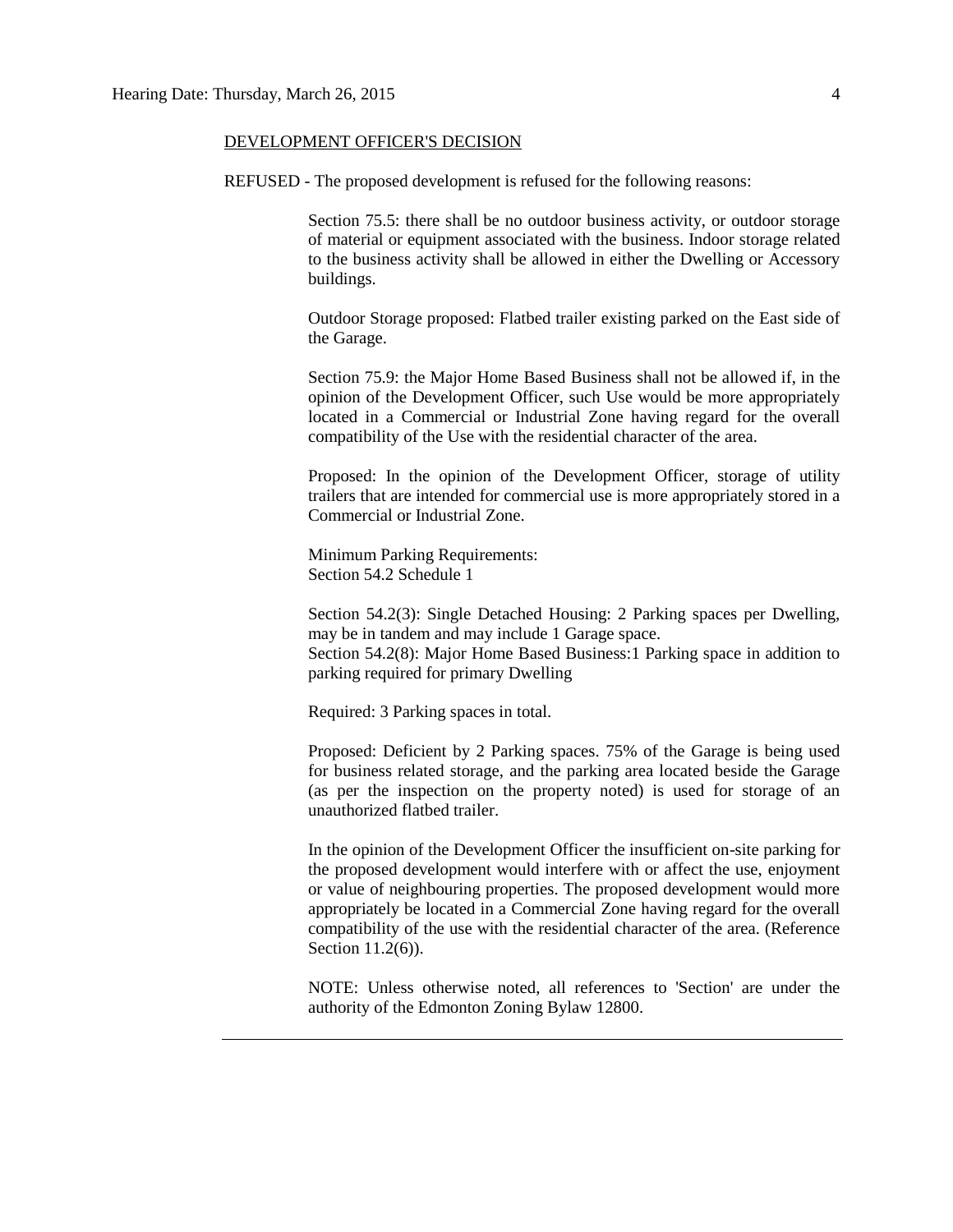#### APPELLANT'S SUBMISSION

I am starting a business and need a home based business. I am appealing the refusal because:

1) Trailer removed.

2) No wood or tools or supplies on site.

3) No customers come to the site.

4) My equipment is off site now. I rent storage.

#### SUBDIVISION AND DEVELOPMENT APPEAL BOARD OFFICER'S COMMENTS

This is an application to operate a Major Home Based Business (administration office for a home renovation contractor).

The site is located on the northeast corner of 109 Street and 67 Avenue and is zoned RF5 Row Housing Zone, Section 160 of the Edmonton Zoning Bylaw 12800. The site is within the Mature Neighbourhood Overlay, Section 814 of the Edmonton Zoning Bylaw 12800 and within the 109 Street Corridor Area Redevelopment Plan, Bylaw 16242, approved by Council August 26, 2013.

The Subdivision and Development Appeal Board at a hearing on March 5, 2015 made and passed the following motion:

"that the appeal hearing bed TABLED TO MARCH 25 or 26, 2015 at the nonappearance of the Appellant."

A **Major Home Based Business** is a Discretionary Use in the RF5 Row Housing Zone, Section 160.3(6).

Under Section 7.3(7), **Major Home Based Business** means development consisting of the use of an approved Dwelling or Accessory building by a resident of that Dwelling for one or more businesses such businesses may generate more than one business associated visit per day. The business use must be secondary to the residential Use of the building and shall not change the residential character of the Dwelling or Accessory building. The Dwelling may be used as a workplace by a non-resident. This Use Class includes Bed and Breakfast Operations but does not include General Retail Sales.

The Permit Detail indicates that the proposed business activities performed on site include an administration office for home renovation contractor; there is no indoor or outdoor storage; there are no client or courier visits; 2 people live at the site and participate in the business; there is 1 vehicle registered to the property; there is 1 vehicle associated with the business kept at the property; there are 3 Driveway parking spaces; and there is no vehicle over 4,500 kilograms associated with the business.

Section 75(5) states there shall be no outdoor business activity, or outdoor storage of material or equipment associated with the business. Indoor storage related to the business activity shall be allowed in either the Dwelling or Accessory buildings.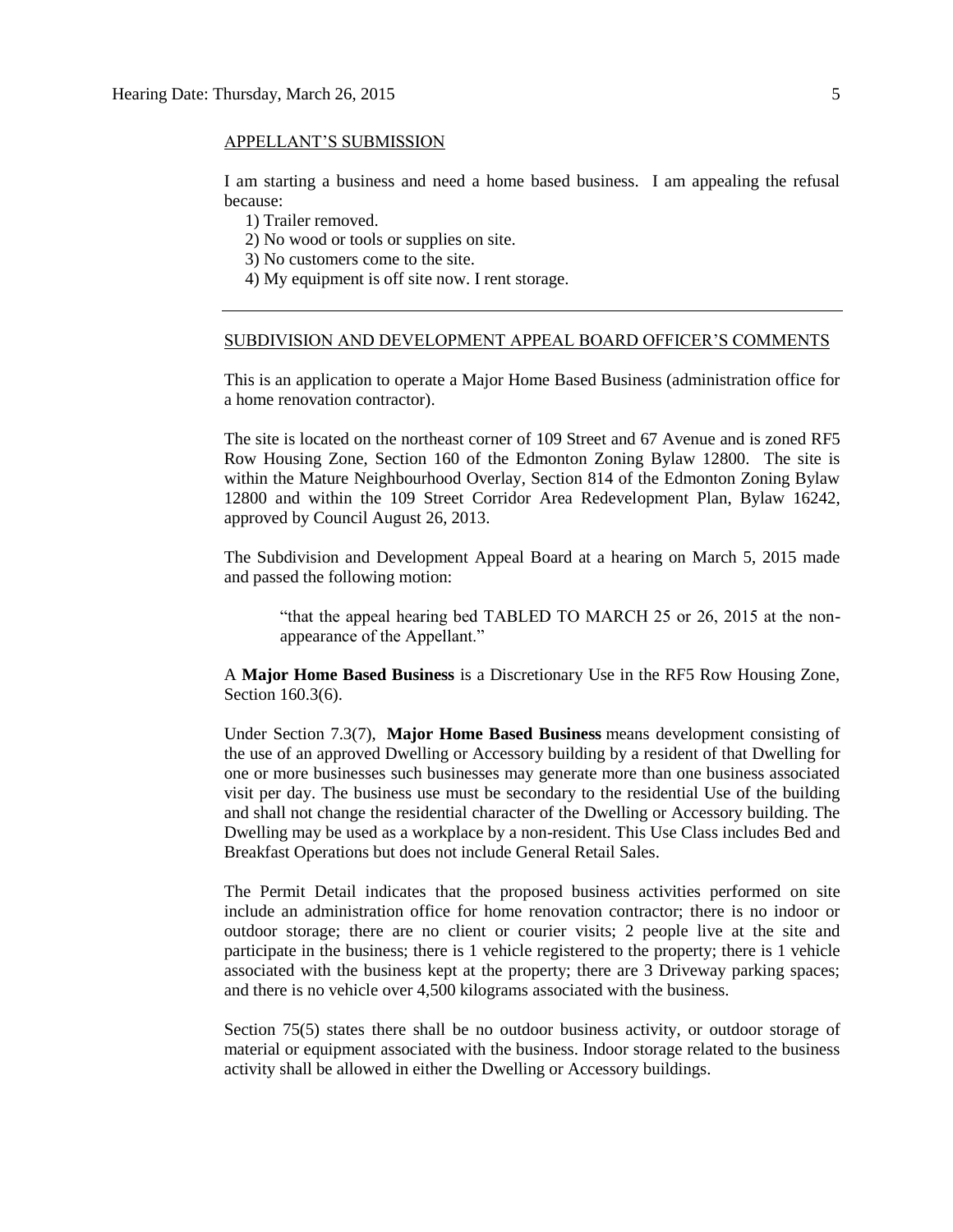### **The Development Officer determined the proposed development provides outdoor storage of material or equipment associated with the business (flatbed trailer), which is not allowed.**

Section 75(9) states a Major Home Based Business shall not be allowed if, in the opinion of the Development Officer, such Use would be more appropriately located in a Commercial or Industrial Zone having regard for the overall compatibility of the Use with the residential character of the area.

# **The Development Officer determined the proposed development would be more appropriately located in a Commercial or Industrial Zone having regard for the overall compatibility of the Use with the residential character of the area.**

Section 54.2 Schedule  $1(A)(3)$  states the minimum number of parking spaces for Single Detached Housing is 2 parking spaces per Dwelling, which may be in tandem and may include 1 Garage space.

Section 54.2 Schedule 1(A)(8) states a Major Home Based Business requires 1 parking space in addition to parking required for the primary Dwelling.

# **The Development Officer determined 3 parking spaces are required. The Development Officer determined the proposed development provides 1 parking space, which is deficient by 2 parking spaces.**

Section 75 states that a [Major Home Based Business](javascript:void(0);) shall comply with the following regulations:

- 1. there shall be no exterior display or advertisement other than an identification plaque or Sign a maximum of 20 centimetres by 30.5 centimetres in size located on the Dwelling;
- 2. there shall be no mechanical or electrical equipment used that creates external noise, or visible and audible interference with home electronics equipment in adjacent Dwellings;
- 3. the Major Home Based Business shall not generate pedestrian or vehicular traffic, or parking, in excess of that which is characteristic of the Zone in which it is located;
- 4. the number of non-resident employees or business partners working on-site shall not exceed two at any one time;
- 5. there shall be no outdoor business activity, or outdoor storage of material or equipment associated with the business. Indoor storage related to the business activity shall be allowed in either the Dwelling or Accessory buildings;
- 6. the Major Home Based Business shall not change the principal character or external appearance of the Dwelling of Accessory buildings;
- 7. …
- 8. in addition to the information requirements of subsection 13.2 of this Bylaw, each application for a Development Permit for the Use Class Major Home Based Business shall include a description of the business to be undertaken at the premises, an indication of the number of business visits per week, provision for parking, and where any materials or equipment associated with the business use are to be stored; and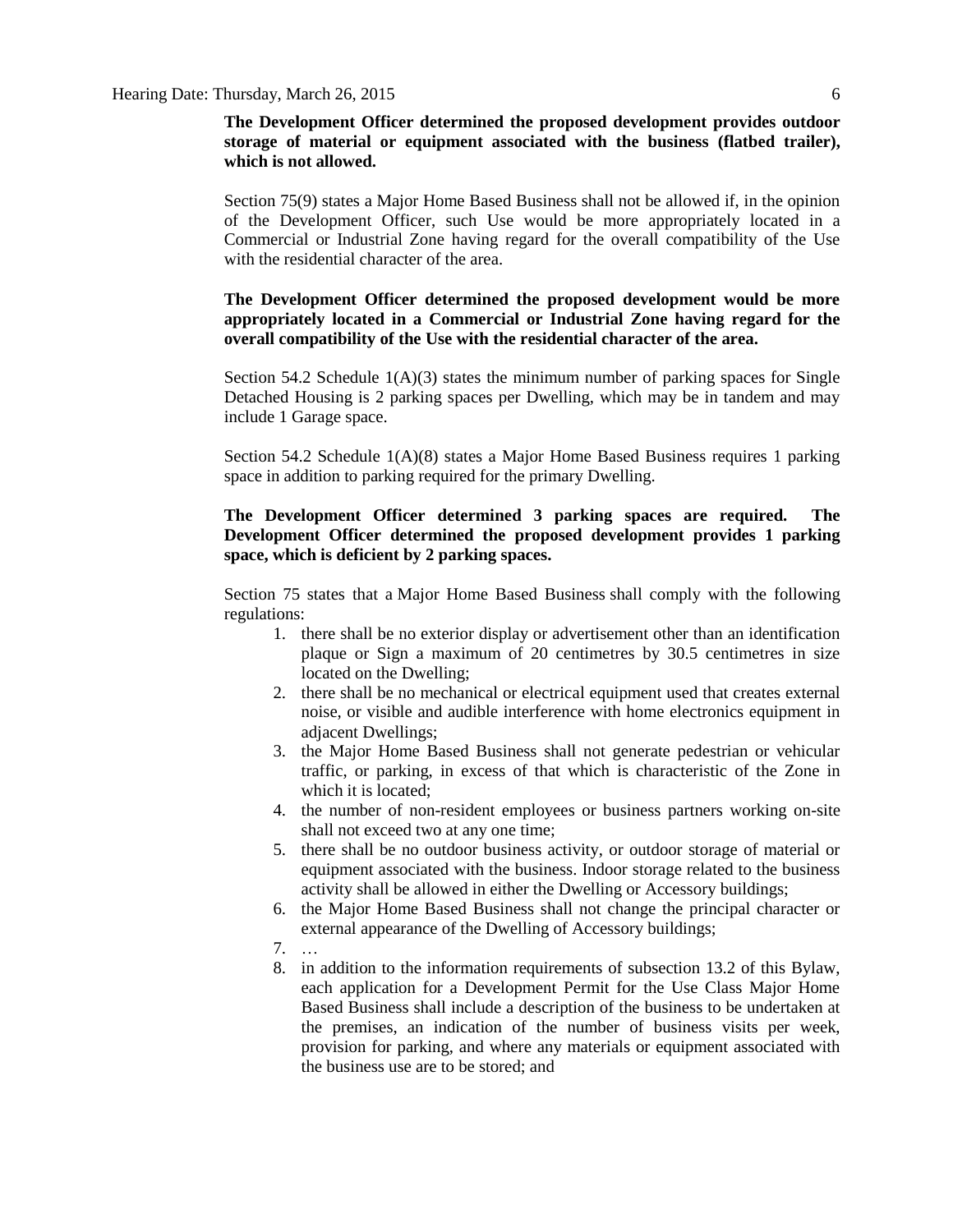- 9. the Major Home Based Business shall not be allowed if, in the opinion of the Development Officer, such Use would be more appropriately located in a Commercial or Industrial Zone having regard for the overall compatibility of the Use with the residential character of the area.
- 10. a Major Home Based Business shall not be allowed within the same principal Dwelling containing a Secondary Suite or within the same Site containing a Garage Suite or a Garden Suite and an associated principal Dwelling, unless the Home Based Business is a Bed and Breakfast Operation and the Secondary Suite or the Garage Suite or the Garden Suite is an integral part of the Bed and Breakfast Operation.

Section 160.1 states the purpose of the RF5 Row Housing Zone is to provide for relatively low to medium density housing, generally referred to as Row Housing.

Section 814.1 states the purpose of the Mature Neighbourhood Overlay is to ensure that new low density development in Edmonton's mature residential neighbourhoods is sensitive in scale to existing development, maintains the traditional character and pedestrian-friendly design of the streetscape, ensures privacy and sunlight penetration on adjacent properties and provides opportunity for discussion between applicants and neighbouring affected parties when a development proposes to vary the Overlay regulations.

### NOTICE TO APPLICANT/APPELLANT

Provincial legislation requires that the Subdivision and Development Appeal Board issue its official decision in writing within fifteen days of the conclusion of the hearing. Bylaw No. 11136 requires that a verbal announcement of the Board's decision shall be made at the conclusion of the hearing of an appeal, but the verbal decision is not final nor binding on the Board until the decision has been given in writing in accordance with the Municipal Government Act.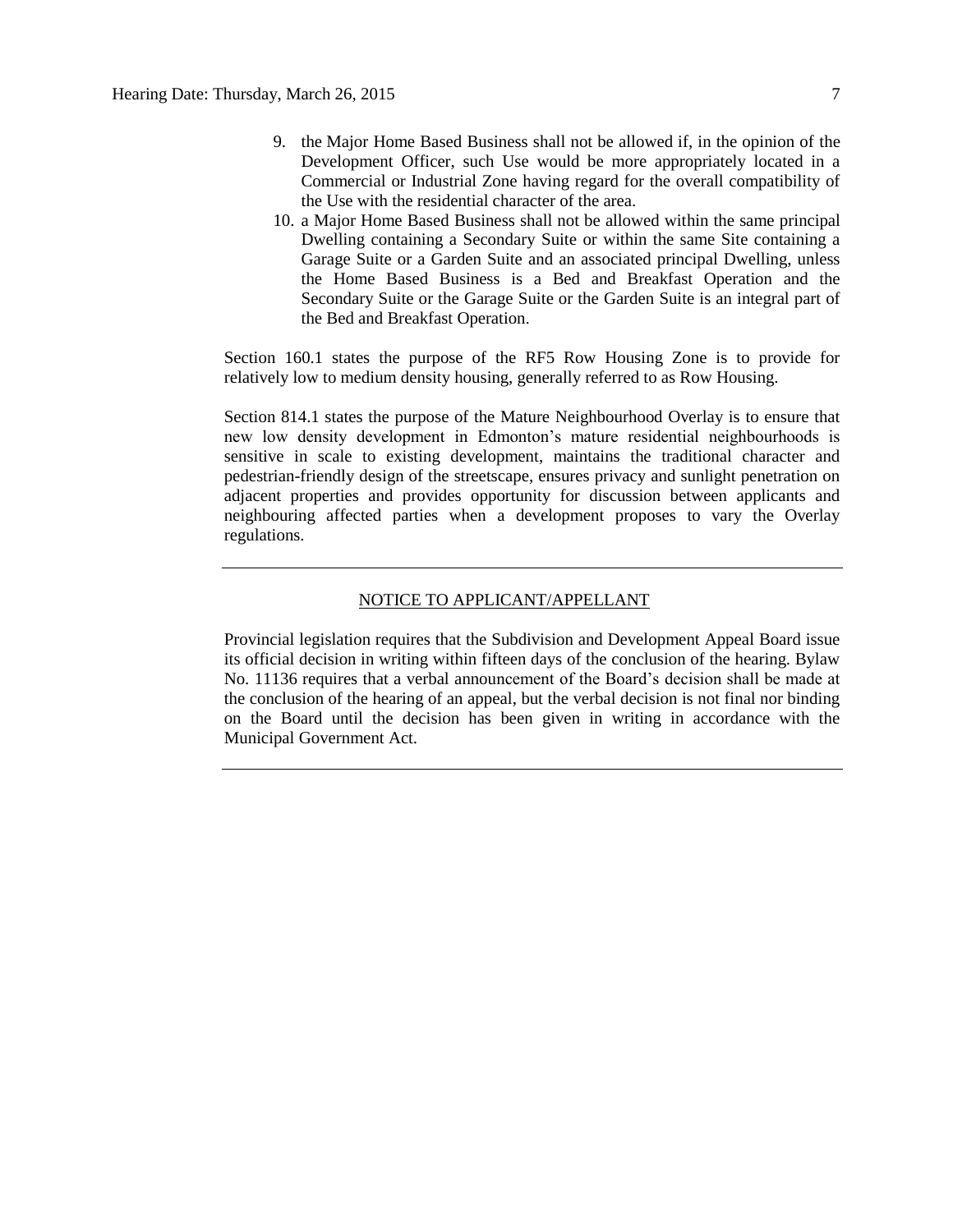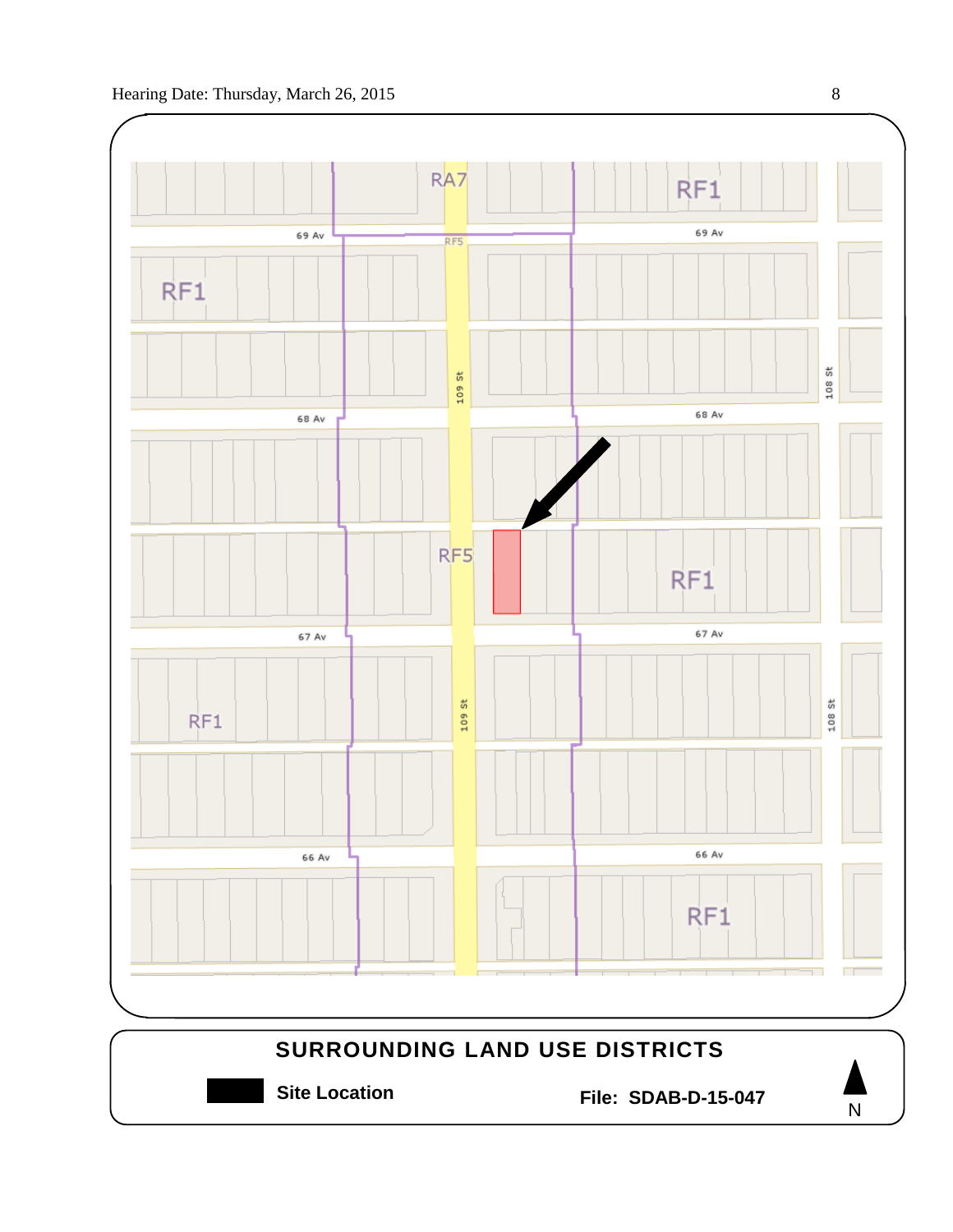#### **ITEM II: 10:00 A.M. FILE: SDAB-D-15-059**

## AN APPEAL FROM THE DECISION OF THE DEVELOPMENT OFFICER BY AN ADJACENT PROPERTY OWNER

APPELLANT:

APPLICATION NO.: 163875841-001

ADDRESS OF APPELLANT: 1159 - 75 Street NW T6K 2S4 Edmonton, AB

APPLICATION TO: Operate a Major Home Based Business (Repairing of Firearms) - Expires February 19, 2020

DECISION OF THE DEVELOPMENT AUTHORITY: Approved with conditions

DECISION DATE: February 19, 2015

DATE OF APPEAL: March 1, 2015

RESPONDENT:

ADDRESS OF RESPONDENT: 1135 - 75 Street NW T6K 2S4

MUNICIPAL DESCRIPTION OF SUBJECT PROPERTY: 1135 - 75 Street NW

OVERLAY: N/A

STATUTORY PLAN: N/A

NOTIFICATION PERIOD: February 24, 2015 through March 9, 2015

Edmonton, AB

LEGAL DESCRIPTION: Plan 7621269 Blk 35 Lot 5

ZONE: RF1 Single Detached Residential Zone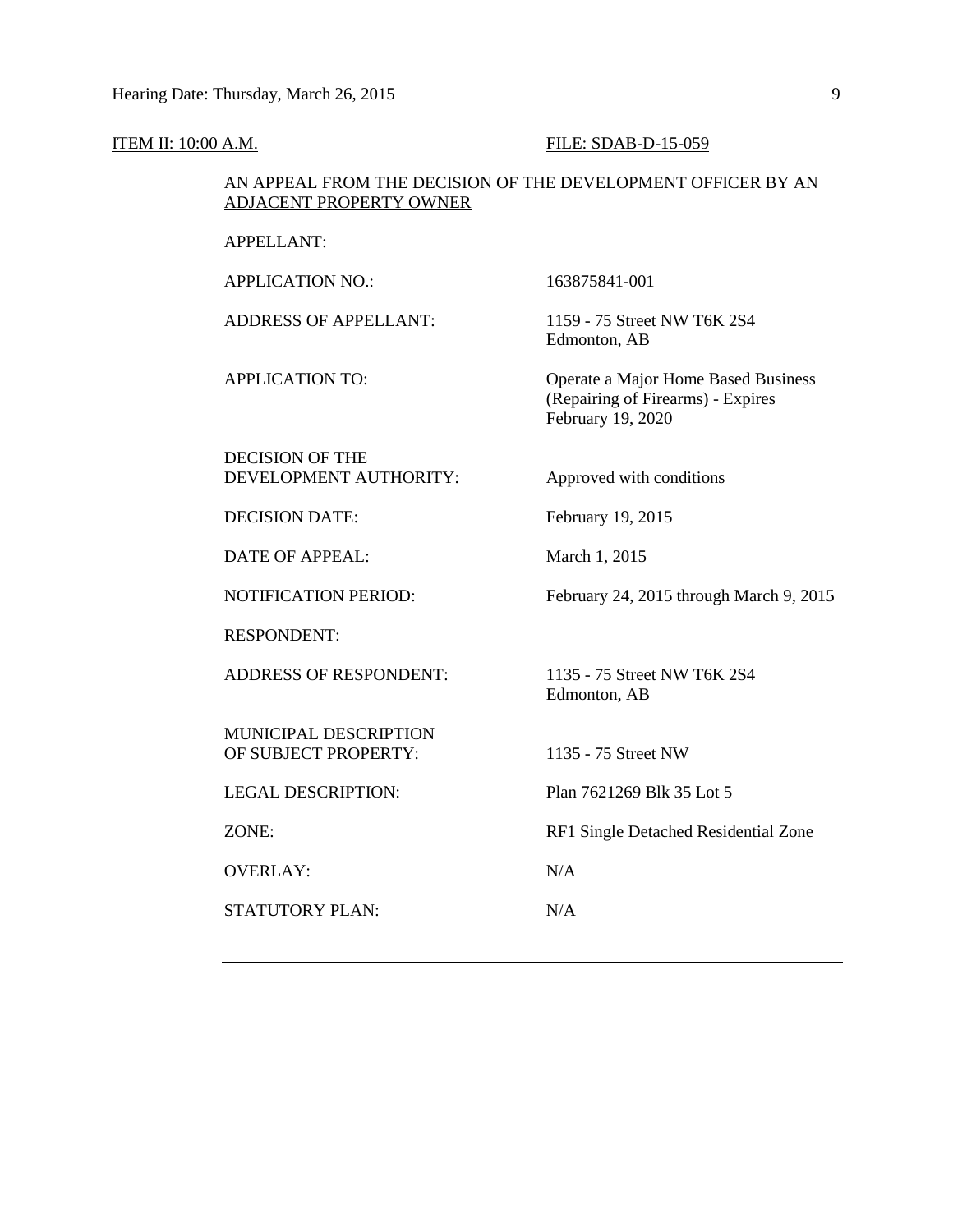#### DEVELOPMENT OFFICER'S DECISION

APPROVED - The proposed development is approved subject to the following conditions:

> This Development Permit is NOT valid until the Notification Period expires in accordance to Section 21.1. (Reference Section 17.1)

> 1. This Development Permit may be revoked or invalidated, at any time, if the Home Based Business as stated in the Permit Details, or if the character or appearance of the Dwelling or Accessory Building, changes. This includes mechanical or electrical equipment used which creates external noise or interference with home electronic equipment in adjacent Dwellings. (Reference Section 23.5)

> 2. There shall be no exterior display or advertisement other than an identification plaque or sign a maximum of 20 cm  $(8)$  x 30.5 cm  $(12)$  in size located on the dwelling.

> 3. This approval is for a 5 year period ONLY from the date of this decision. A new Development Permit must be applied for to continue to operate the business from this location. Expires - February 19, 2020

> 4. There shall be no more than five business associated visit per day at the Dwelling. The business Use must be secondary to the residential Use of the building and no aspects of the business operations shall be detectable from outside the property. The number of non-resident employees or business partners working on-site shall not exceed two at any one time

> 5. No offensive noise, odour, vibration, smoke, litter, heat or other objectionable effect shall be produced.

> 6. The business Use shall not involve the use of commercial vehicles or vehicles weighing over 4500 kg

> 7. The business Use must maintain the privacy and enjoyment of adjacent residences and the character of the neighbourhood.

8. No commodity shall be displayed on the premises.

9. Clients visit must be by-appointment only and appointments shall not overlap with each other.

10. A new Development Permit must be obtained should the business changes or expand.

11. There shall be no outdoor storage of materials associated with the business.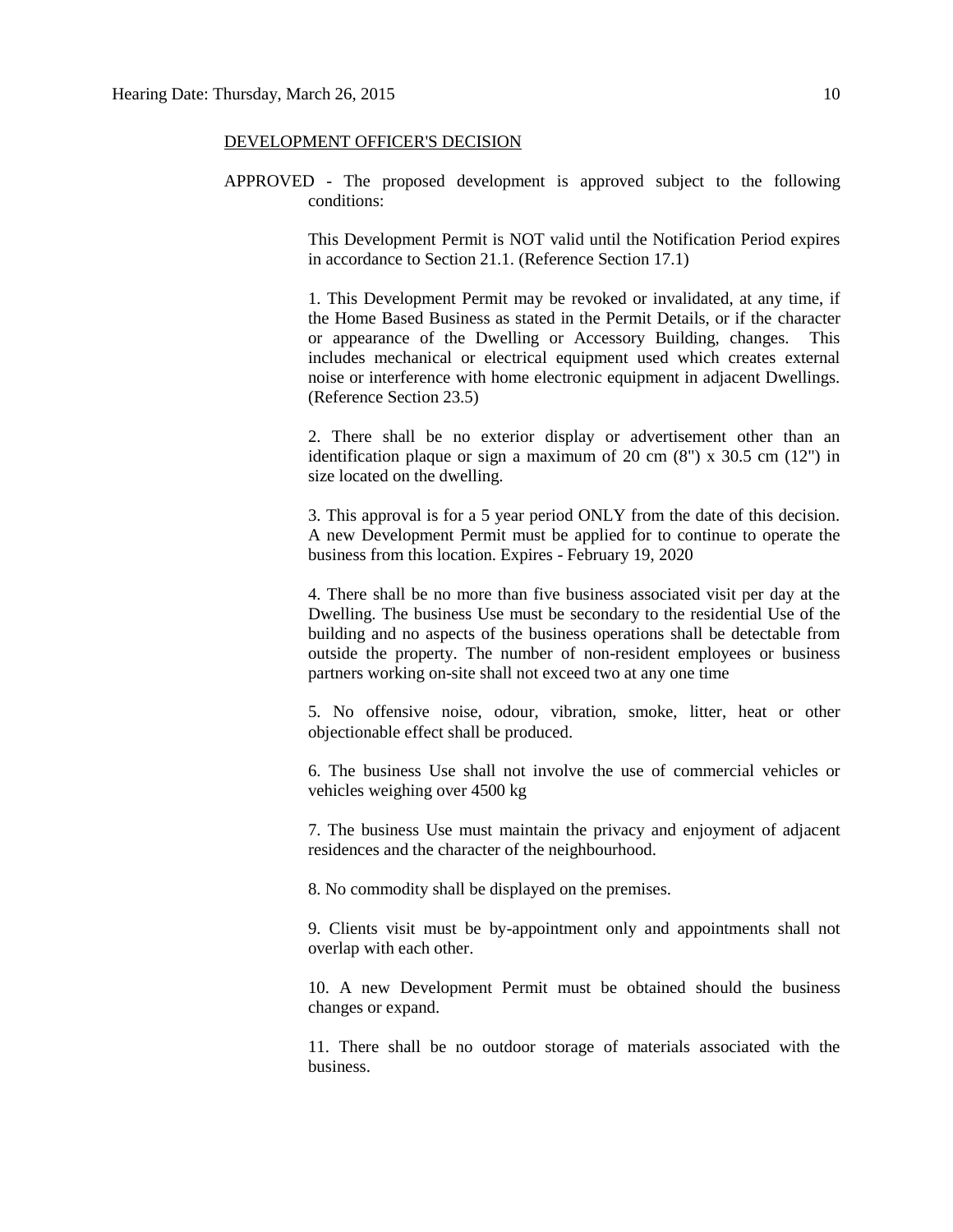12. All parking for the Home Based Business must be accommodated on site. Parking on the street in conjunction with this Home Based Business is not permitted.

13. There is absolutely no outdoor business-related activities at any time.

14. All commercial, industrial and overweight vehicles shall be parked at an approved storage facility when not in use. The Development Permit will be revoked if any commercial, industrial and overweight vehicles are parked/stored on the Residential Site.

#### Notes:

An approved Development Permit means that the proposed development has been reviewed only against the provisions of the Edmonton Zoning Bylaw. It does not remove obligations to conform with other legislation, bylaws or land title instruments such as the Municipal Government Act, the ERCB Directive 079, the Edmonton Safety Codes Permit Bylaw or any caveats, covenants or easements that might be attached to the Site.

Unless otherwise stated, all above references to section numbers refer to the authority under the Edmonton Zoning Bylaw 12800.

### APPELLANT'S SUBMISSION

I object to the establishment of a firearm repair business in a residential community 120m away from an elementary public school. This neighborhood is a range of ages with many young children in around this location.

To establish a business that will be a known location for firearms makes it a target for criminals and gangs. This neighborhood has also dealt with grow-ops, shootings attributed to drug violence; we do not need another crime magnet here.

This is the type of business that belongs in an industrial subdivision, not in a residential neighborhood.

#### SUBDIVISION AND DEVELOPMENT APPEAL BOARD OFFICER'S COMMENTS

This is an application to operate a Major Home Based Business (Repairing of Firearms) – expires February 19, 2020.

The site is located east of 75 Street and south of Knottwood Road South and is zoned RF1 Single Detached Residential Zone, Section 110 of the Edmonton Zoning Bylaw 12800.

Section 685(2) of the *Municipal Government Act* states "in addition to an applicant under subsection (1), any person affected by an order, decision or development permit made or issued by a development authority may appeal to the subdivision and development appeal board."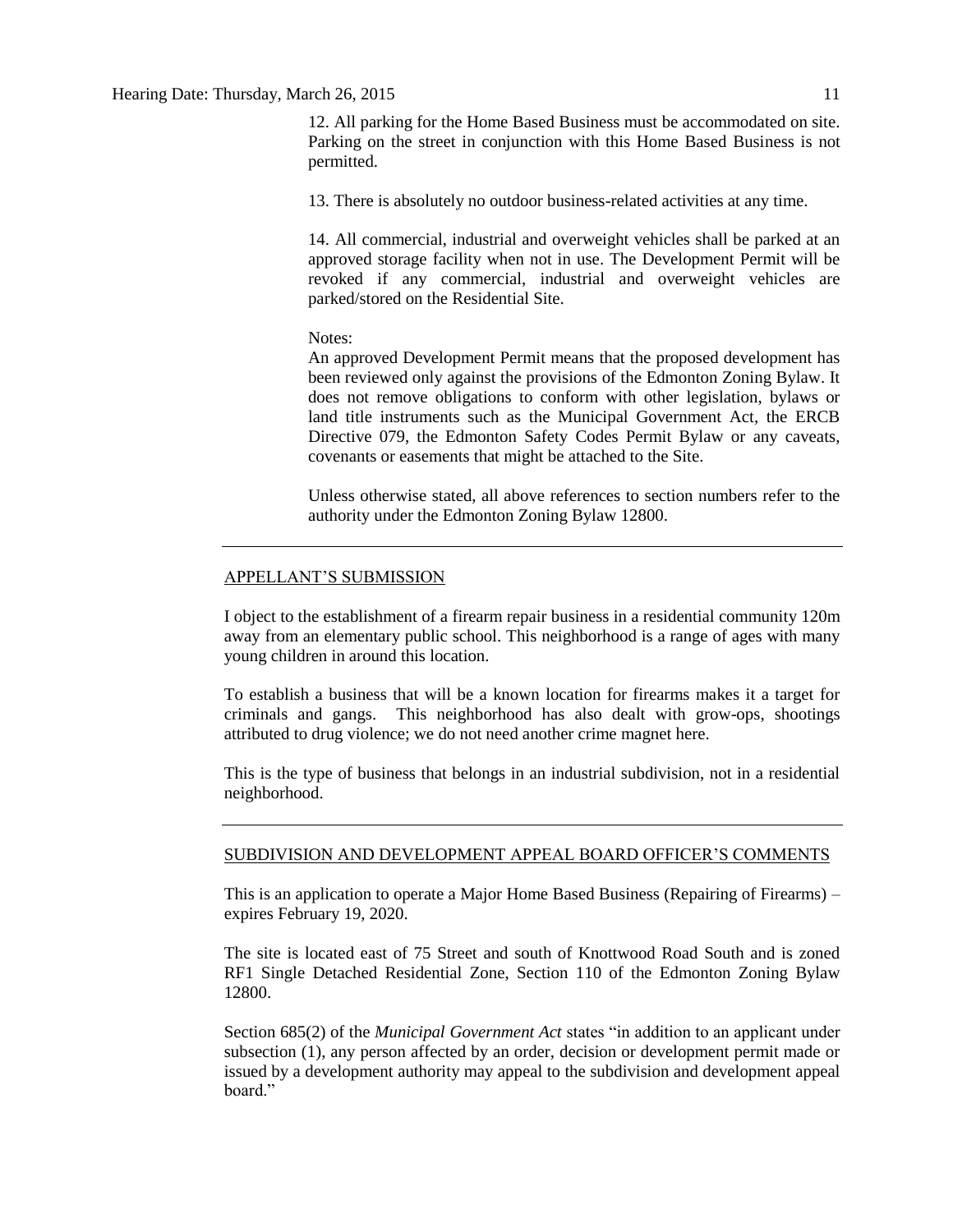A **Major Home Based Business** is a Discretionary Use in the RF1 Single Detached Residential Zone, Section 110.3(7).

Under Section 7.3(7), **Major Home Based Business** means development consisting of the use of an approved Dwelling or Accessory building by a resident of that Dwelling for one or more businesses such businesses may generate more than one business associated visit per day. The business use must be secondary to the residential Use of the building and shall not change the residential character of the Dwelling or Accessory building. The Dwelling may be used as a workplace by a non-resident. This Use Class includes Bed and Breakfast Operations but does not include General Retail Sales.

The Permit Detail indicates that the proposed business activities performed on site include the repair of firearms; the indoor storage required is less than 10 square metres and no outdoor storage is required; there are 3 client visits per week; there is 1 person who lives at the site and participates in the business; there are 2 vehicles registered to the property; there is 1 vehicle associated with the business kept at the property and there are 2 Driveway parking spaces.

This application was approved by the Development Officer subject to conditions.

The decision of approval by the Development Officer has been appealed by a neighbouring property owner located at 1159 75 Street.

Section 75 states that a [Major Home Based Business](javascript:void(0);) shall comply with the following regulations:

- 1. there shall be no exterior display or advertisement other than an identification plaque or Sign a maximum of 20 centimetres by 30.5 centimetres in size located on the Dwelling;
- 2. there shall be no mechanical or electrical equipment used that creates external noise, or visible and audible interference with home electronics equipment in adjacent Dwellings;
- 3. the Major Home Based Business shall not generate pedestrian or vehicular traffic, or parking, in excess of that which is characteristic of the Zone in which it is located;
- 4. the number of non-resident employees or business partners working onsite shall not exceed two at any one time;
- 5. there shall be no outdoor business activity, or outdoor storage of material or equipment associated with the business. Indoor storage related to the business activity shall be allowed in either the Dwelling or Accessory buildings;
- 6. the Major Home Based Business shall not change the principal character or external appearance of the Dwelling of Accessory buildings;
- 7. a Bed and Breakfast Business shall not change the principal character or external appearance of the Dwelling or Accessory buildings;
- 8. in addition to the information requirements of subsection 13.2 of this Bylaw, each application for a Development Permit for the Use Class Major Home Based Business shall include a description of the business to be undertaken at the premises, an indication of the number of business visits per week, provision for parking, and where any materials or equipment associated with the business use are to be stored; and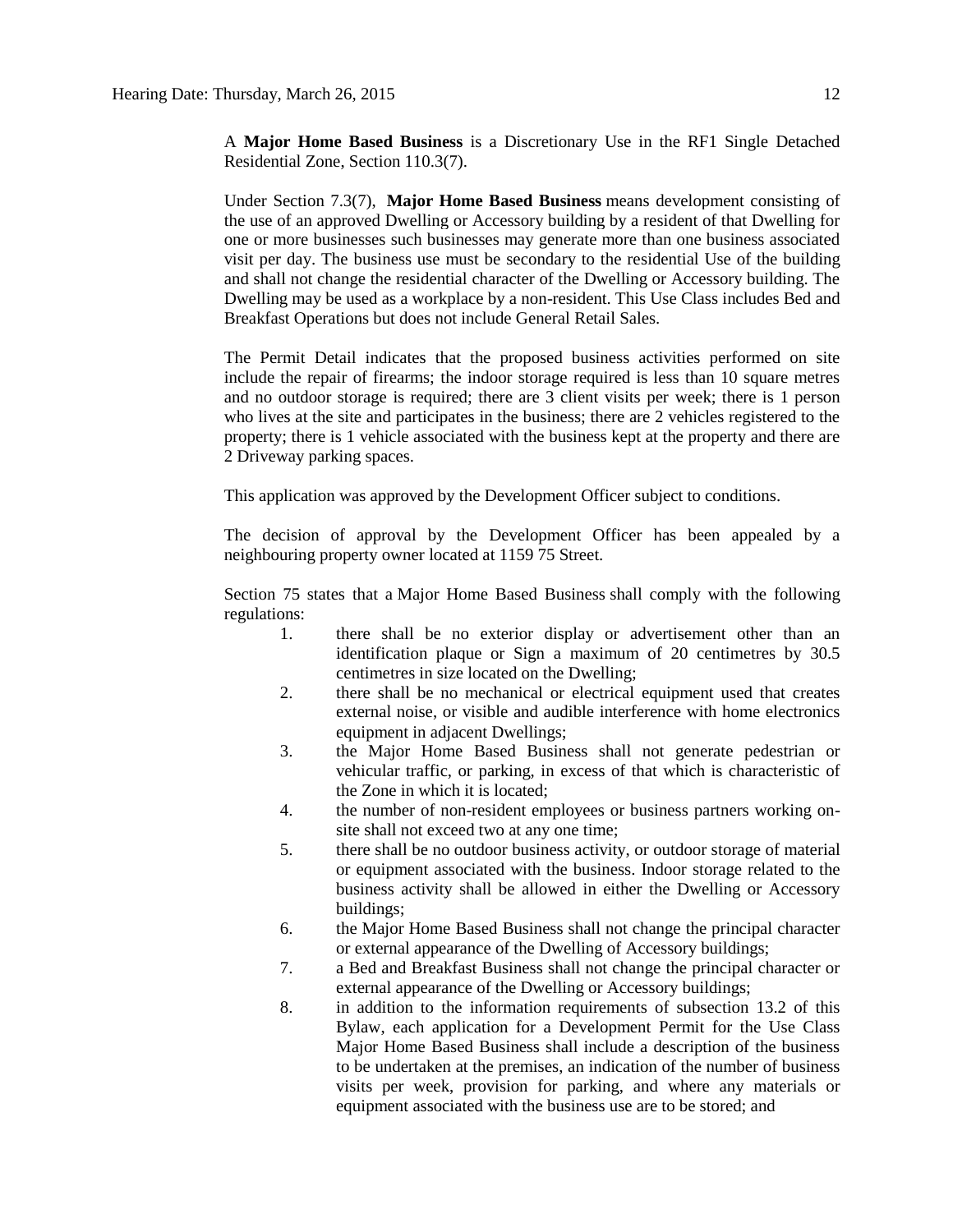- 9. the Major Home Based Business shall not be allowed if, in the opinion of the Development Officer, such Use would be more appropriately located in a Commercial or Industrial Zone having regard for the overall compatibility of the Use with the residential character of the area.
- 10. a Major Home Based Business shall not be allowed within the same principal Dwelling containing a Secondary Suite or within the same Site containing a Garage Suite or a Garden Suite and an associated principal Dwelling, unless the Home Based Business is a Bed and Breakfast Operation and the Secondary Suite or the Garage Suite or the Garden Suite is an integral part of the Bed and Breakfast Operation.

Section 110.1 states the purpose of the Single Detached Residential Zone is to provide for Single Detached Housing while allowing other forms of small scale housing in the form of Secondary Suites, Semi-detached Housing and Duplex Housing under certain conditions.

### NOTICE TO APPLICANT/APPELLANT

Provincial legislation requires that the Subdivision and Development Appeal Board issue its official decision in writing within fifteen days of the conclusion of the hearing. Bylaw No. 11136 requires that a verbal announcement of the Board's decision shall be made at the conclusion of the hearing of an appeal, but the verbal decision is not final nor binding on the Board until the decision has been given in writing in accordance with the Municipal Government Act.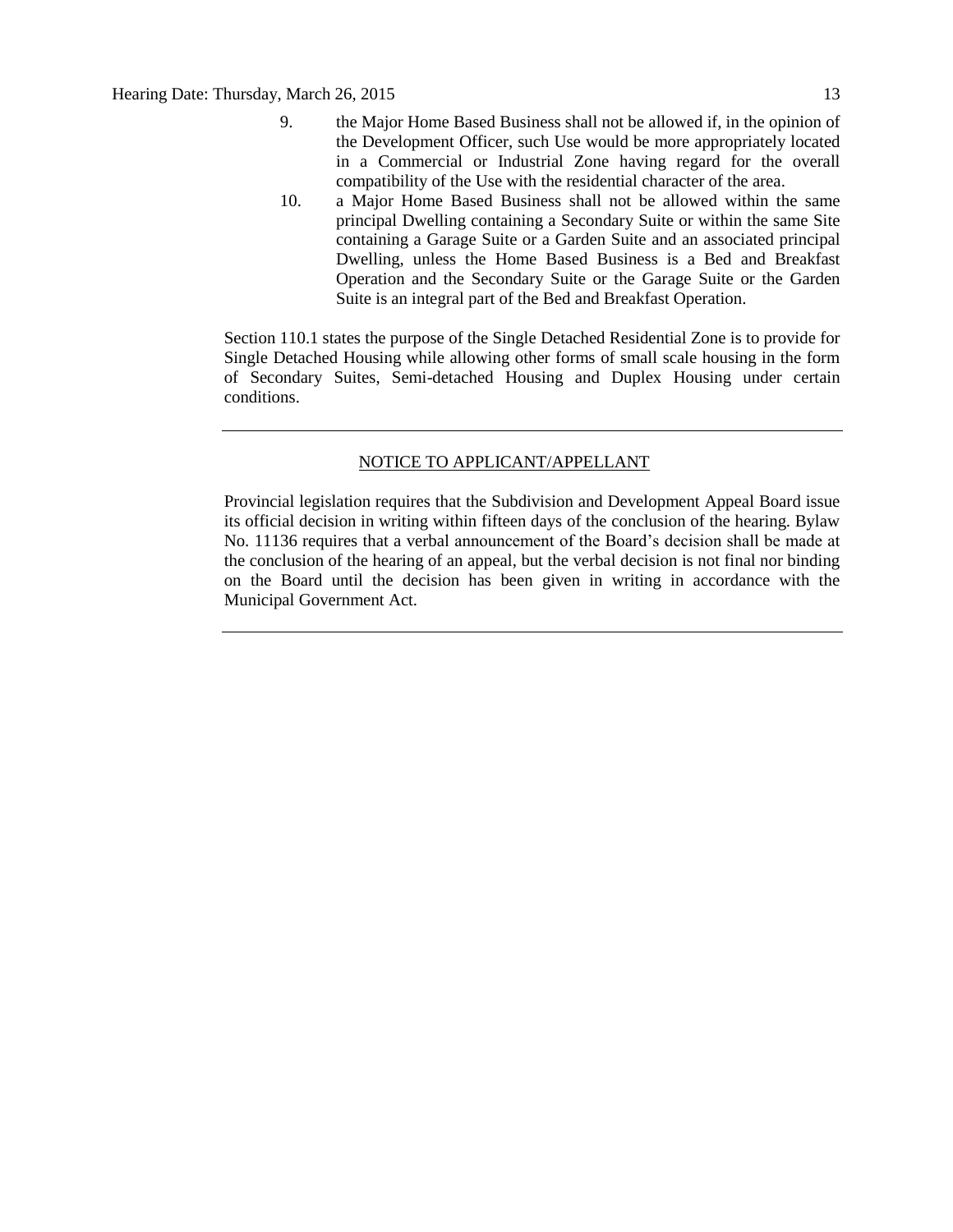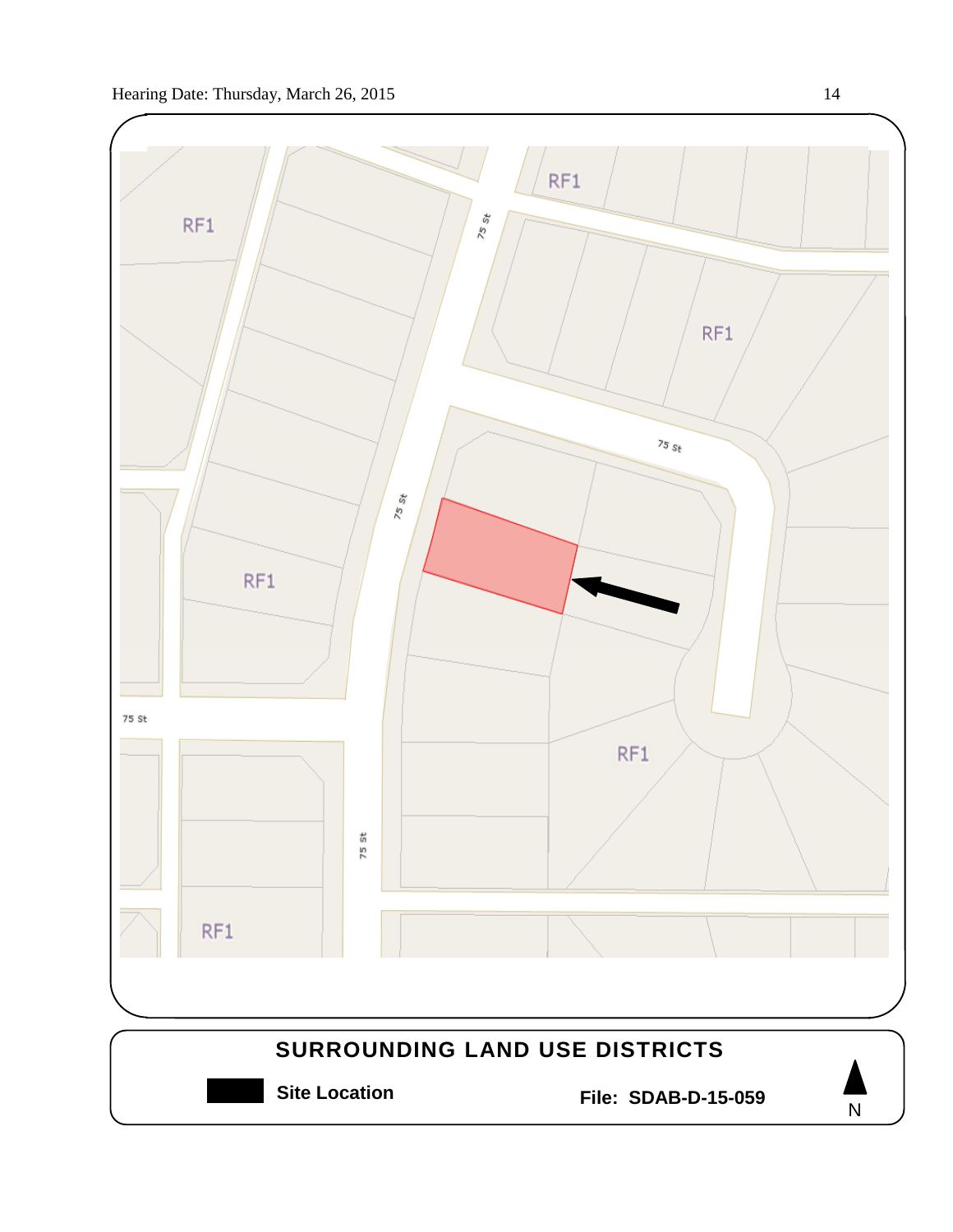#### AN APPEAL FROM THE DECISION OF THE DEVELOPMENT OFFICER

APPELLANT:

APPLICATION NO.: 159215385-001

ADDRESS OF APPELLANT: Suite 325, 10850 Gold Centre Drive, Zip Code – 95670, Racho Cordova, CA / 11430 – 160 Street NW, T5M 3Y7, Edmonton, AB

APPLICATION TO: Construct an Accessory building to an existing General Industrial Use (cold storage)

DECISION OF THE DEVELOPMENT AUTHORITY: Approved with conditions

DECISION DATE: February 9, 2015

DATE OF APPEAL: February 27, 2015

MUNICIPAL DESCRIPTION OF SUBJECT PROPERTY: 18649 - 118A Avenue NW

OVERLAY: N/A

LEGAL DESCRIPTION: Plan 0227465 Blk 1 Lot 1

ZONE: IM Medium Industrial Zone

STATUTORY PLAN: Yellowhead Corridor Area Structure Plan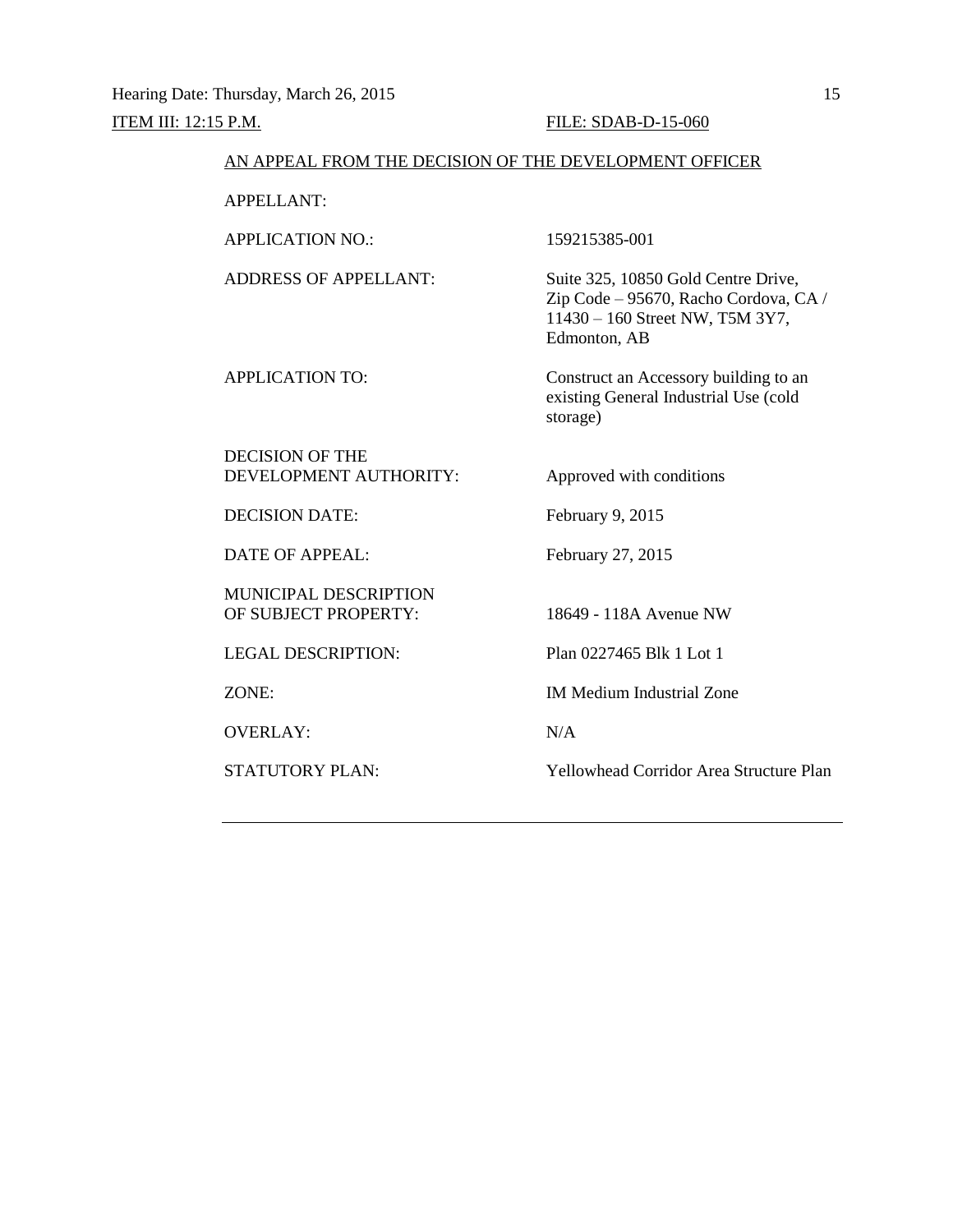#### DEVELOPMENT OFFICER'S DECISION

APPROVED - The proposed development is approved subject to the following conditions:

1) PRIOR TO THE RELEASE OF DRAWINGS FOR BUILDING PERMIT REVIEW, the applicant or property owner shall pay a Lot Grading Fee of \$220.

2) PRIOR TO THE RELEASE OF DRAWINGS FOR BUILDING PERMIT REVIEW, the applicant or property owner shall pay the Sanitary Sewer Trunk Fund fee. SSTC is being assessed for the development area of 1.1440 ha which represents 20% of the total property. SSTC for the remaining 4.5762 ha (i.e. 5.7202 ha ? 1.1440 ha) will be assessed at future application of subdivision, development permit, or servicing connection application. For information purposes, the year 2014 rate is \$6,520/ha. However, the final SSTC is based on the prevailing rate at the time the applicant/owner makes payment at the 5th Floor cashiers, Planning and Development Department, 10250 - 101 Street NW.

3) PRIOR TO THE RELEASE OF DRAWINGS FOR BUILDING PERMIT REVIEW, the owner shall enter into a Servicing Agreement in accordance to the following:

1) Permanent Area Contribution (PAC) & Sanitary Servicing Strategy Expansion Assessment (EA)

The PACs must be paid by entering into a servicing agreement, which will be prepared by the Sustainable Development. The applicant/owner should contact Susana Maki at 780-423-6889, upon issuance of the Development Permit when he/she is ready to initiate the servicing agreement and make payment. The assessment area is 1.1440 ha. The assessment area is obtained from the City's information computer program called POSSE.

The following is for information purposes and the rates are in year 2014. The final PAC amounts will be based on the prevailing rates at the time the applicant/owner pays and enters into a servicing agreement with the City.

- N.W Industrial P.A.C: \$15,592/ha (2014 Rate)
- CNR Intermodal Site Onsite Storm: \$3,949/ha (2013 Rate)
- Master Drainage study: \$43/ha (2013 Rate)
- EA (NEST): \$18,620/ha (2014 Rate)

4) PRIOR TO THE RELEASE OF DRAWINGS FOR BUILDING PERMIT REVIEW, the owner must enter into a Municipal Improvement Agreement with the City for the following improvements:

a) hardsurface the westerly 10.5 m culvert crossing access from the edge of the driving surface on 118A Avenue to the property line for a length of 17 m.

Engineering Drawings are not required for this Agreement. However, construction must meet the City of Edmonton Design and Construction Standards. The Agreement must be signed by the property owner and returned to Transportation Services to the attention of Loli Fernandez (780-944-7683) including an irrevocable Letter of Credit in the amount of \$24,000.00 to cover 100% of construction costs. The Agreement will be forwarded directly to the owner for his signature.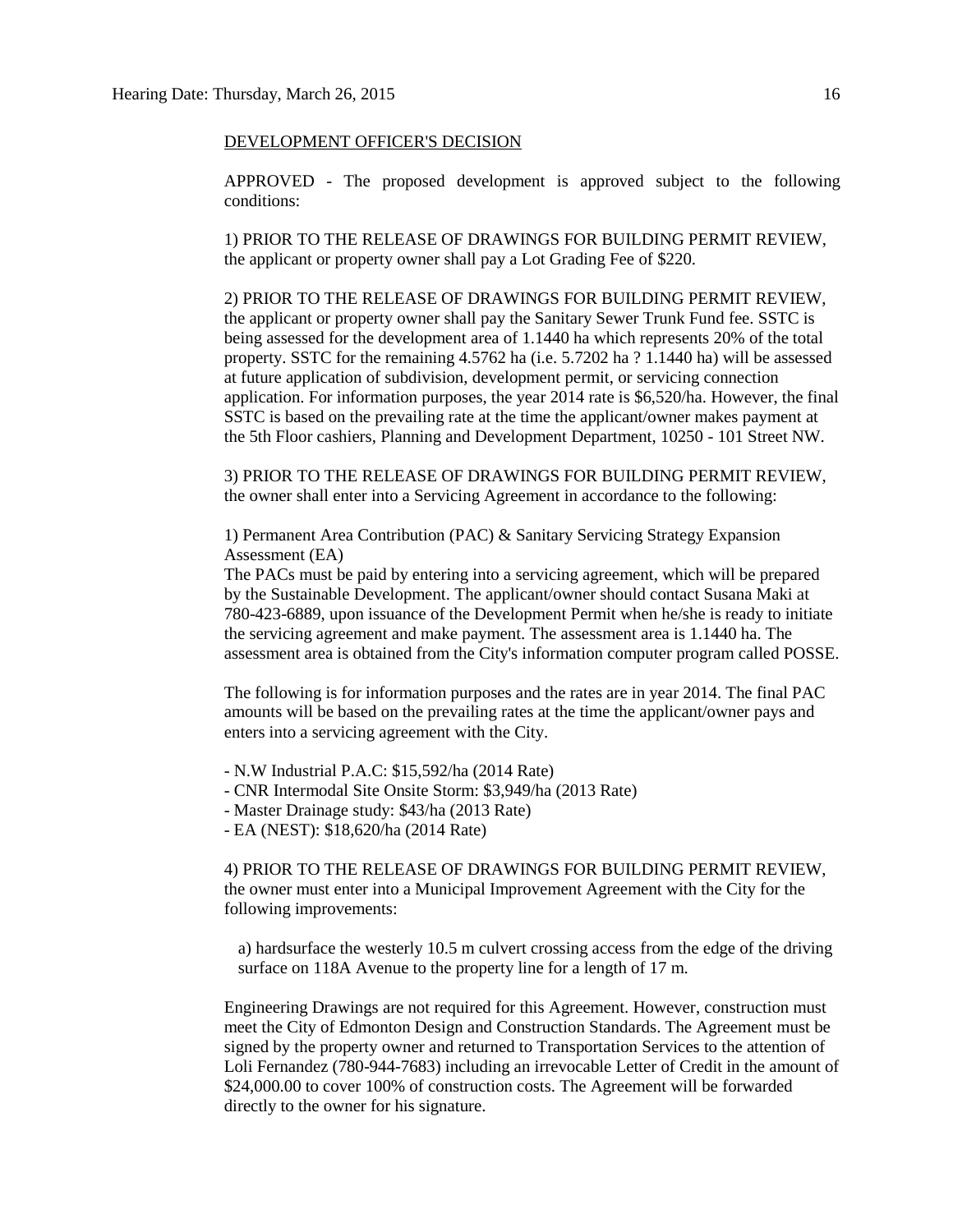5) PRIOR TO THE RELEASE OF DRAWINGS FOR BUILDING PERMIT REVIEW, the applicant or property owner shall provide a guaranteed security to ensure that landscaping is provided and maintained for two growing seasons. The Landscape Security may be held for two full years after the landscaping has been completed. This security may take the following forms:

- a) cash to a value equal to 100% of the established landscaping costs; or
- b) an irrevocable letter of credit having a value equivalent to 100% of the established landscaping costs.

Any letter of credit shall allow for partial draws. If the landscaping is not completed in accordance with the approved Landscape Plan(s) within one growing season after completion of the development or if the landscaping is not well maintained and in a healthy condition two growing seasons after completion of the landscaping, the City may draw on the security for its use absolutely. (Reference Section 55.6).

6) Landscaping shall be in accordance to Section 55 of the Edmonton Zoning Bylaw and to the satisfaction of the Development Officer.

7) The landowner is required to re-grade and gravel the access from the edge of the pavement of 118A Avenue to the property line, as per the Transportation Services memorandum dated 26 January 2015.

8) Any hoarding or construction taking place on road right-of-way requires an OSCAM (On-Street Construction and Maintenance) permit. It should be noted that the hoarding must not damage boulevard trees. The owner or Prime Contractor must apply for an OSCAM online at:

http://www.edmonton.ca/bylaws licences/licences\_permits/oscam-permit-request.aspx

9) Any boulevard damage occurring as a result of construction traffic must be restored to the satisfaction of Transportation Services, as per Section 15.5(f) of the Zoning Bylaw. The boulevard will be inspected by Transportation Services prior to construction, and again once construction is complete. All expenses incurred for repair are to be borne by the owner.

10) Any outdoor lighting for any development shall be located and arranged so that no direct rays of light are directed at any adjoining properties, or interfere with the effectiveness of any traffic control devices. (Reference Section 51 of the Edmonton Zoning Bylaw 12800).

11) Exterior lighting shall be developed to provide a safe lit environment in accordance with Sections 51 and 58 and to the satisfaction of the Development Officer.

12) The off-street parking, loading and unloading (including aisles or driveways) shall be hardsurfaced, curbed, drained and maintained in accordance to Section 54.6.

13) Bicycle parking shall be provided in accordance to Section 54.3 and to the satisfaction of the Development Officer.

NOTES: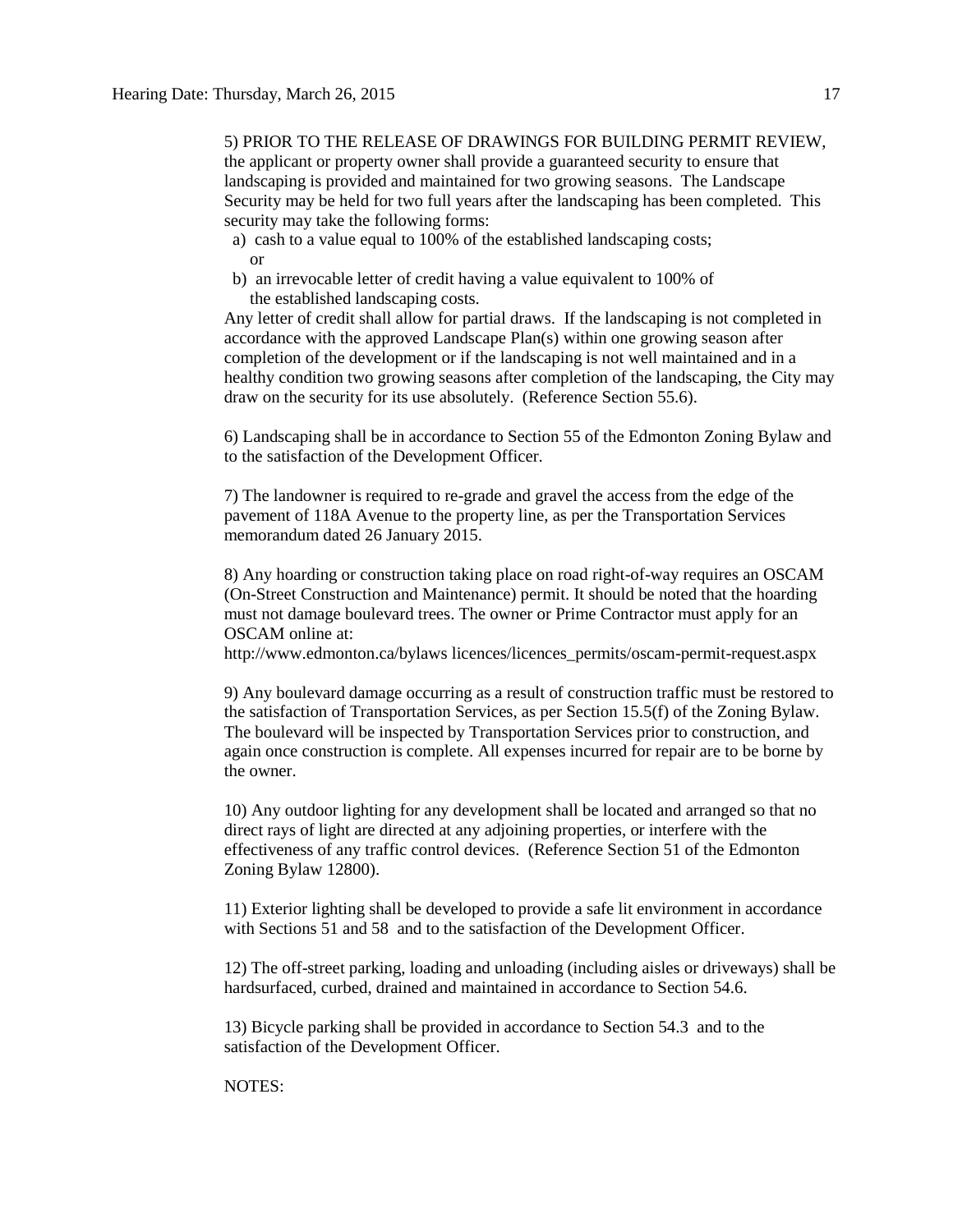# Hearing Date: Thursday, March 26, 2015 18

1) An approved Development Permit means that the proposed development has been reviewed only against the provisions of the Edmonton Zoning Bylaw. It does not remove obligations to conform with other legislation, bylaws or land title instruments such as the Municipal Government Act, the ERCB Directive 079, the Edmonton Safety Codes Permit Bylaw or any caveats, covenants or easements that might be attached to the Site.

2) The Development Permit shall not be valid unless and until the conditions of approval, save those of a continuing nature, have been fulfilled; and no notice of appeal from such approval has been served on the Subdivision and Development Appeal Board within the time period specified in subsection 21.1 (Ref. Section 17.1).

3) Signs require separate Development Applications.

4) The City of Edmonton does not conduct independent environmental checks of land within the City. If you are concerned about the suitability of this property for any purpose, you should conduct your own tests and reviews. The City of Edmonton, in issuing this Development Permit, makes no representations and offers no warranties as to the suitability of the property for any purpose or as to the presence or absence of any environmental contaminants on the property.

5) A Building Permit is Required for any construction or change in use of a building. For a building permit, and prior to the Plans Examination review, you require construction drawings and the payment of fees. Please contact the 311 Call Centre for further information.

6) This Development Permit is not a Business Licence. A separate application must be made for a Business Licence.

7) As per the Transportation Services memorandum dated 26 January 2015, the garbage location has not been identified on the site plan. Garbage bins must be located so that all turning maneuvers for the waste management vehicles are accommodated on site.

8) As per the Transportation Services memorandum dated 26 January 2015, loading and unloading of vehicles from a transport truck is to occur on-site. Use of 118A Avenue as a convenient location to load and unload vehicles is not acceptable to Transportation Services.

### APPELLANT'S SUBMISSION

My original permit application was submitted to erect a metal building over the existing crusher unit, which was requested from the City of Edmonton to shelter an existing crusher unit/clean up the site.

After a strenuous 5 month development permit application process my client, Pick-N-Pull (Lessee of the property), ended up requiring an additional \$66,000.00 in landscaping, \$15,600.00 in grading, and \$71,000.00 in paving to be added to the scope of work due to additional City zoning requirements on the property. The client was willing to work with the City and add these addition zoning requirements as they understand this is an integral part of furthering Edmonton's growth and development. Once we received the final development permit, Condition 1) Permanent Area Contribution & Sanitary Servicing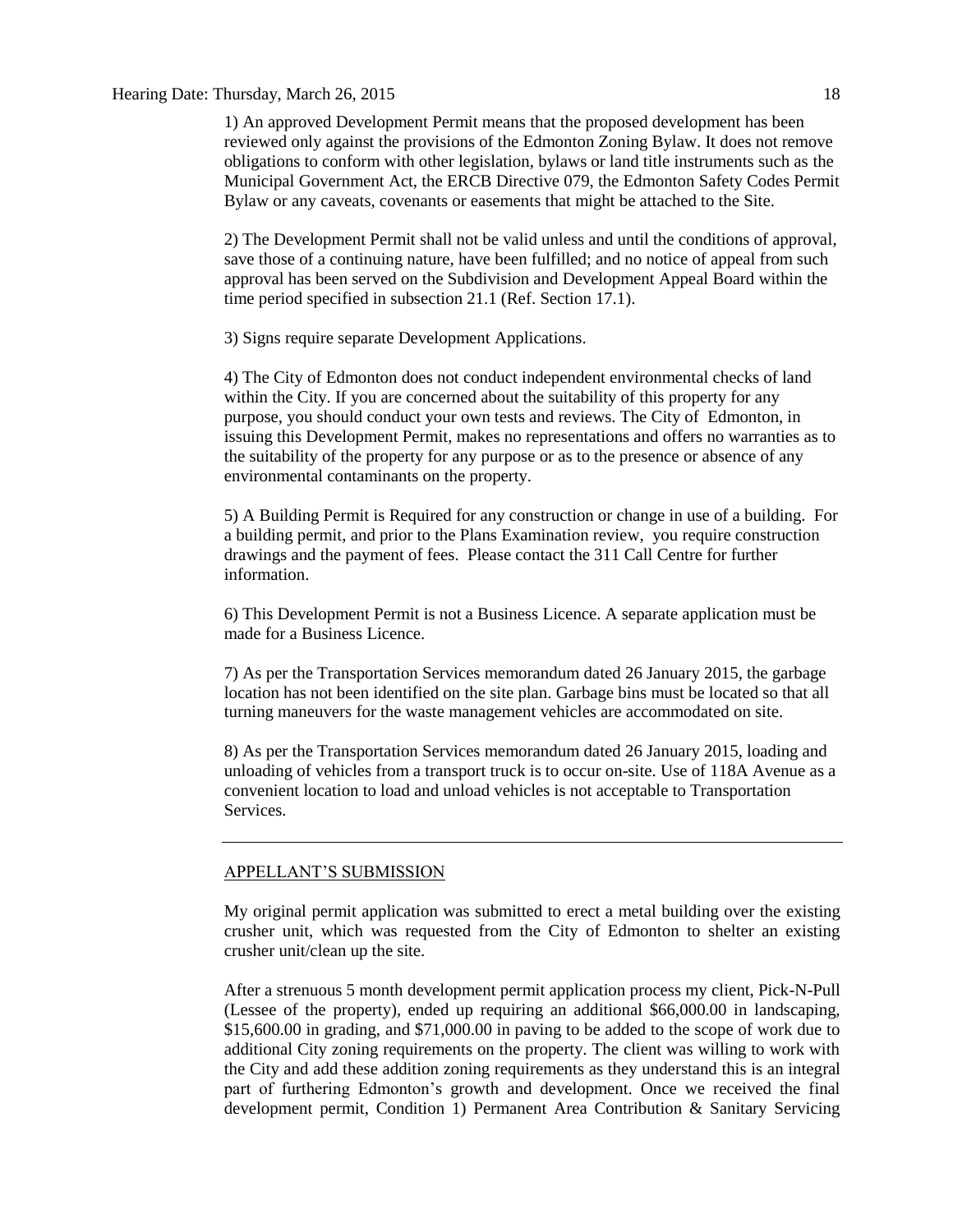Hearing Date: Thursday, March 26, 2015 19

Strategy Expansion Assessment was added to our conditions, additional  $$43,705.38$  +  $$6,520 = $50,225.38$ . This condition was never once brought to our attention by the City of Edmonton.

My client was quiet taken back after seeing this condition, as it would be an additional \$50,225.38 to their project, which they might not be able to produce. I would like to appeal the additional conditions as my client has committed to an addition 152k above and beyond the crusher unit to clean up their property to help aid in the growth and development of Edmonton and was not financially prepared for these additional costs. Also Pick N Pull is just the lessee and the land owner wouldn't even consider addressing these costs. Initially I contacted my development permit officer to inquire of the nature of the costs and the appeal process, only to be directed to Susanna Maki. After 7 consecutive days of unanswered calls and 3 voicemails I resorted to contacting Andrew Knack, City Councillor. Andrew than directed me to Steve Jensen. Today Steve Jensen contacted me and stated that Susanna Maki shouldn't be the contact in this process and it was the City's fault delaying my appeal period. As the City delayed my appeal period and I am asking for an extension on my appeal period, I know that it is clearly stated on the development permit the appeal process. I was trying to inquire about the assessed costs before I appeal unknown conditions, which 14 business days later I am aware of and wish to appeal.

# SUBDIVISION AND DEVELOPMENT APPEAL BOARD OFFICER'S COMMENTS

This is an application to construct an Accessory building to an existing General Industrial Use (cold storage).

The site is located south of 118A Avenue and west of 184 Street and is zoned IM Medium Industrial Zone, Section 420 of the Edmonton Zoning Bylaw 12800. The site is within the Yellowhead Corridor Area Structure Plan, Bylaw 7044, as amended, approved by Council April 13, 1983.

Section 686(1)(a)(i) of the *Municipal Government Act* states "a development appeal to a subdivision and development appeal board is commenced by filing a notice of the appeal, containing reasons, with the board within 14 days….after the date on which the person is notified of the order or decision or the issuance of the development permit."

The decision of approval by the Development Officer is dated February 9, 2015. Fourteen days from the decision date is February 23, 2015 and the Notice of Appeal was filed on February 27, 2015.

**General Industrial Uses** is a Permitted Use in the IM Medium Industrial Zone, Section 420.2(5).

Under Section 7.5(2), **General Industrial Uses** means development used principally for one or more of the following activities:

- a. the processing of raw materials;
- b. the making, manufacturing or assembling of semi-finished or finished goods, products or equipment;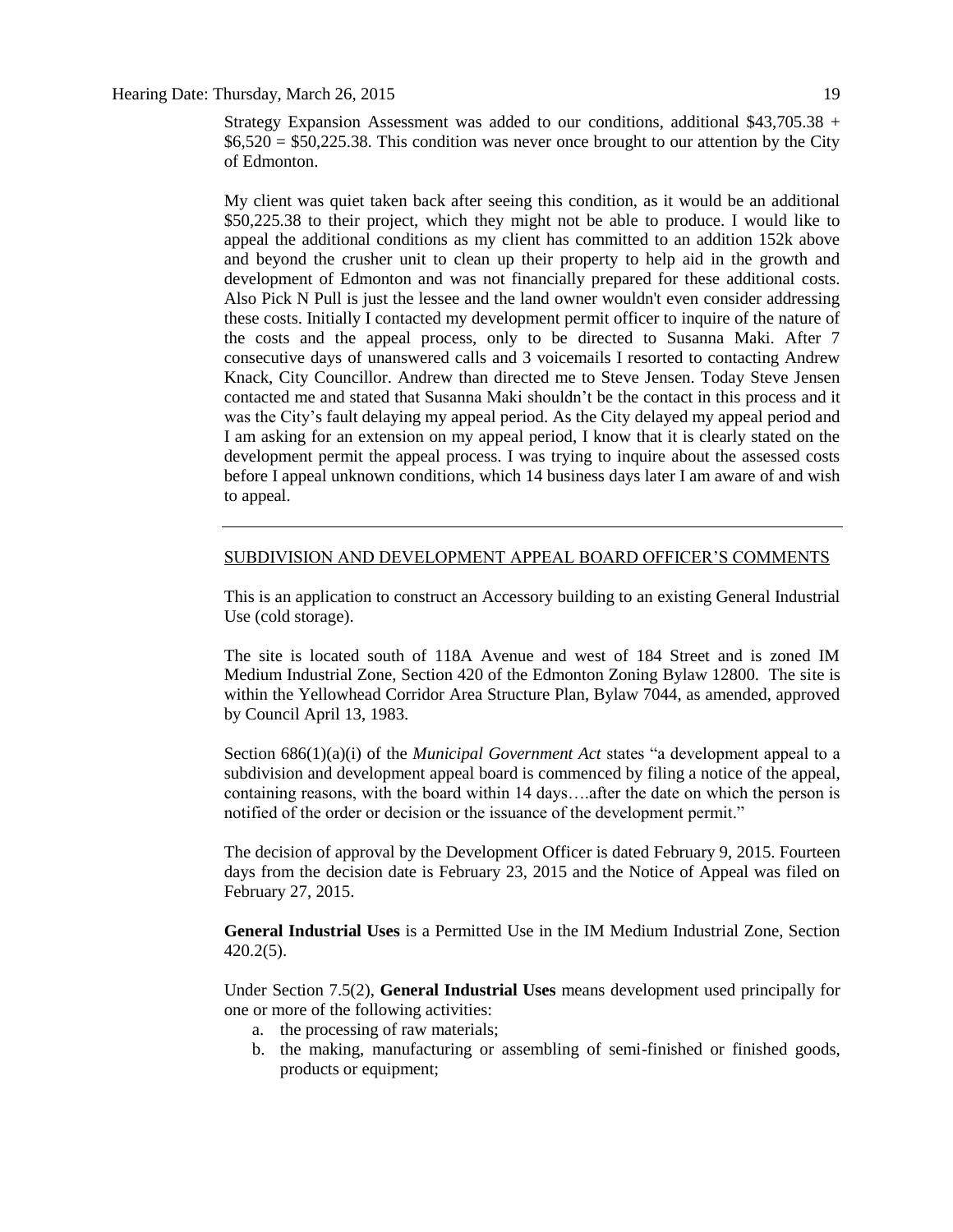- c. the cleaning, servicing, repairing or testing of materials, goods and equipment normally associated with industrial or commercial businesses or cleaning, servicing and repair operations to goods and equipment associated with personal or household use, where such operations have impacts that would make them incompatible in Non-industrial Zones;
- d. the storage or transshipping of materials, goods and equipment;
- e. the distribution and sale of materials, goods and equipment to institutions or industrial and commercial businesses for their direct use or to General Retail Stores or other sales Use Classes defined in this Bylaw for resale to individual customers; or
- f. the training of personnel in general industrial operations.

This Use Class includes vehicle body repair and paint shops. This Use Class does not include Major Impact Utility Services and Minor Impact Utility Services or the preparation of food and beverages for direct sale to the public.

Section 50.1(2) states Accessory Uses and Buildings are permitted in a Zone when Accessory to a principal Use which is a Permitted Use in that same Zone and for which a Development Permit has been issued.

This application was approved by the Development Officer subject to conditions.

The following condition imposed by the Development Officer has been appealed by the permit applicant:

3) PRIOR TO THE RELEASE OF DRAWINGS FOR BUILDING PERMIT REVIEW, the owner shall enter into a Servicing Agreement in accordance to the following:

1) Permanent Area Contribution (PAC) & Sanitary Servicing Strategy Expansion Assessment (EA)

The PACs must be paid by entering into a servicing agreement, which will be prepared by the Sustainable Development. The applicant/owner should contact Susan Maki at 780-423-6889, upon issuance of the Development Permit when he/she is ready to initiate the servicing agreement and make payment. The assessment area is 1.1440 ac. The assessment area is obtained from the City's information computer program called POSSE.

The following is for information purposes and the rates are in year 2015. The final PAC amounts will be based on the prevailing rates at the time the applicant/owner pays and enters into a servicing agreement with the City.

- N.W Industrial P.A.C:\$15,592/ha (2014 Rate)
- CNR Intermodal Site Onsite Storm: \$3,949/ha (2013 Rate)
- Master Drainage study: \$43/ha (2013 Rate)
- EA (NEST): \$18,620/ha (2014 Rate)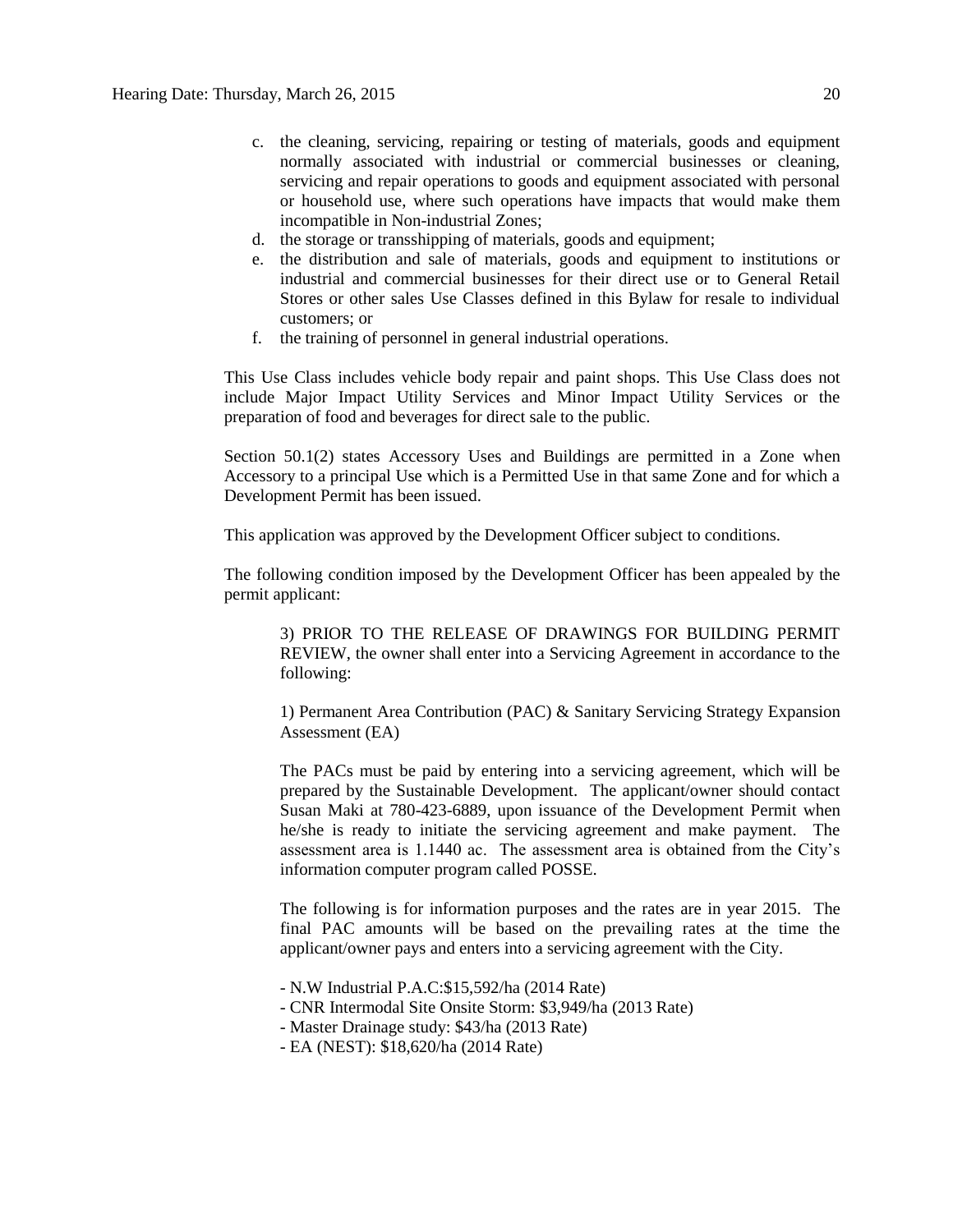Section 15(1) states the Development Officer may only impose conditions on the approval of a Permitted Development if the power to do so is clearly specified elsewhere in this Bylaw. Nothing in this Section prevents a Development Officer from identifying on the Development Permit certain Sections of this Bylaw that the applicant would have to comply with in any event.

Section 15(5) states the Development Officer may, as a condition of issuing a Development Permit require that the applicant enter into an agreement, which shall be attached to and form part of such Development Permit, to do all or any of the following:

- a. to construct, or pay for the construction of, a public roadway required to give access to the development;
- b. to construct of pay for the construction of:
	- i. a pedestrian walkway system to serve the development; or
	- ii. pedestrian walkways that will connect the pedestrian walkway system serving the development with a pedestrian walkway system that serves, or is proposed to serve, an adjacent development, or both;
- c. to specify the location and number of vehicular and pedestrian access points to Sites from public roadways;
- d. to install, or pay for the installation of, utilities that are necessary to serve the development;
- e. to construct or pay for the construction of, off-street or other parking facilities, or loading and unloading facilities; or
- f. to repair or reinstate, or to pay for the repair or reinstatement, to original condition, any street furniture, curbing, sidewalk, boulevard Landscaping and tree planting which may be damaged or destroyed or otherwise harmed by development or building operations upon the Site.

Section 420.1 states the purpose of the IM Medium Industrial Zone is to provide for manufacturing, processing, assembly, distribution, service and repair Uses that carry out a portion of their operation outdoors or require outdoor storage areas. Any nuisance associated with such Uses should not generally extend beyond the boundaries of the Site. This Zone should normally be applied on the interior of industrial areas adjacent to collector and local industrial public roadways such that Uses are separated from any adjacent residential areas by a higher quality Industrial or Commercial Zone.

Included in the Sustainable Development Department's POSSE system, under "SDAB", is a revised Memorandum dated January 26, 2015 from Kelly Sizer, General Supervisor, Development Planning, Transportation Planning Branch which indicates that Transportation Services has reviewed the development application and has provided conditions and advisements. **A copy of the revised Memorandum from Transportation Services is on file.**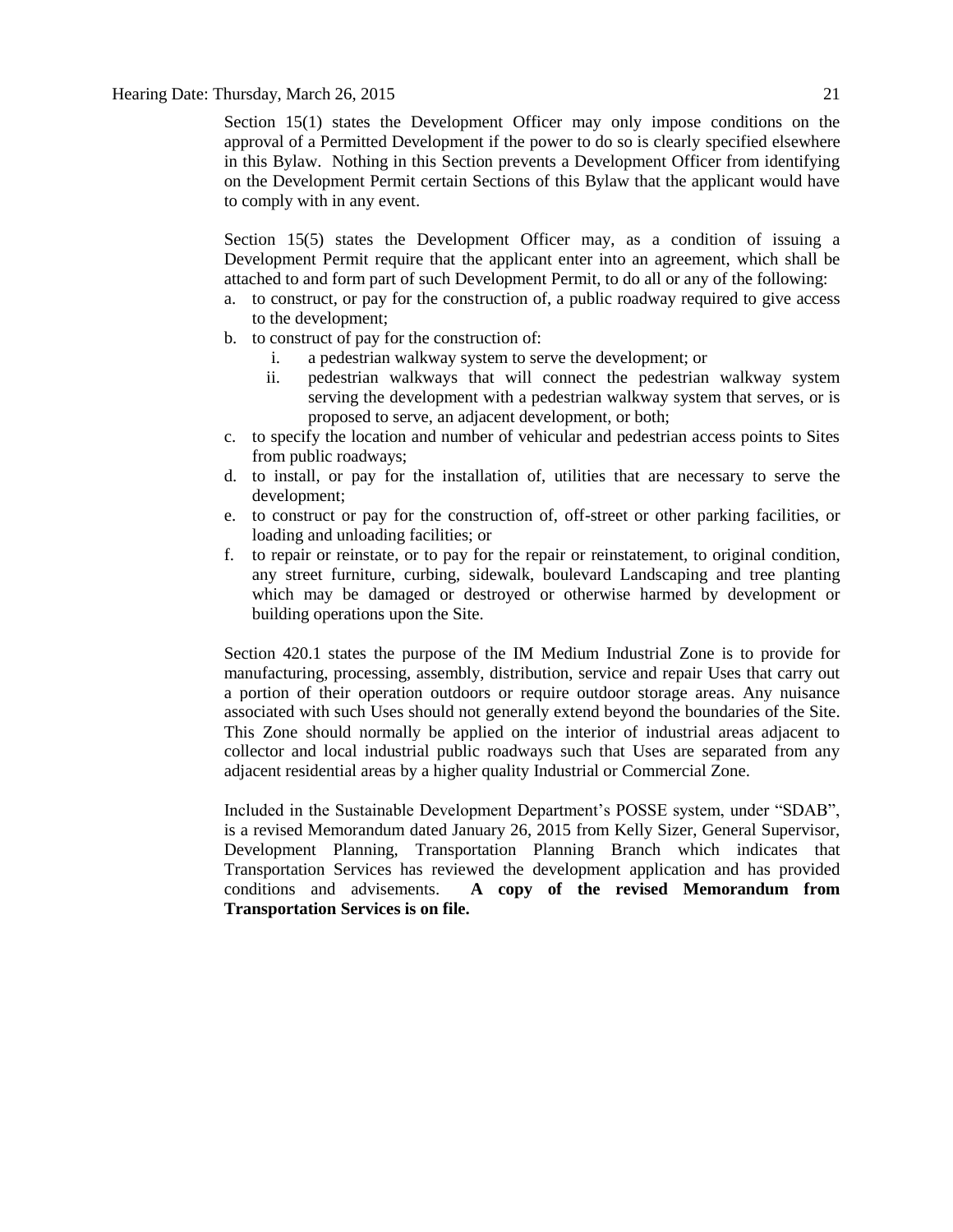## NOTICE TO APPLICANT/APPELLANT

Provincial legislation requires that the Subdivision and Development Appeal Board issue its official decision in writing within fifteen days of the conclusion of the hearing. Bylaw No. 11136 requires that a verbal announcement of the Board's decision shall be made at the conclusion of the hearing of an appeal, but the verbal decision is not final nor binding on the Board until the decision has been given in writing in accordance with the Municipal Government Act.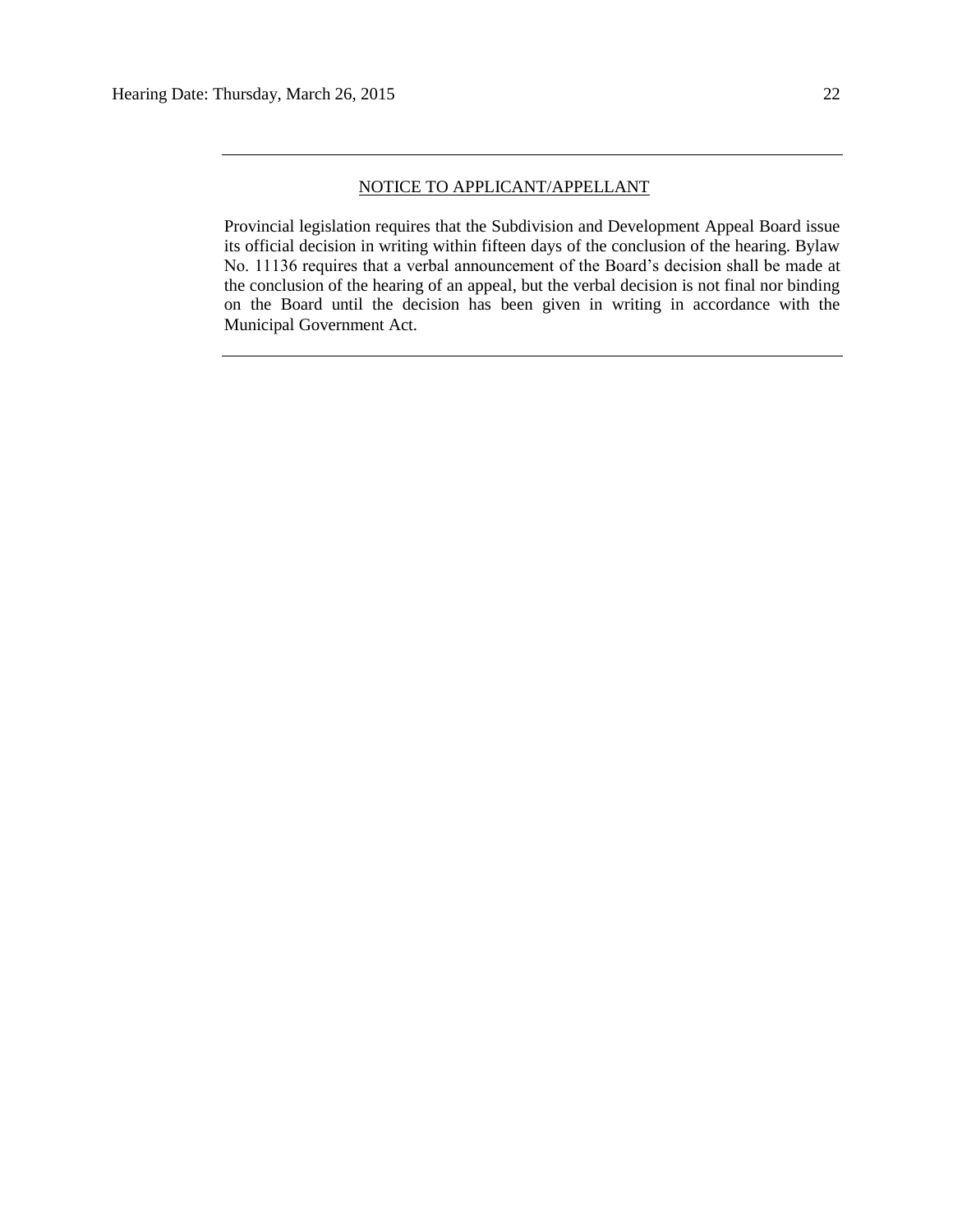